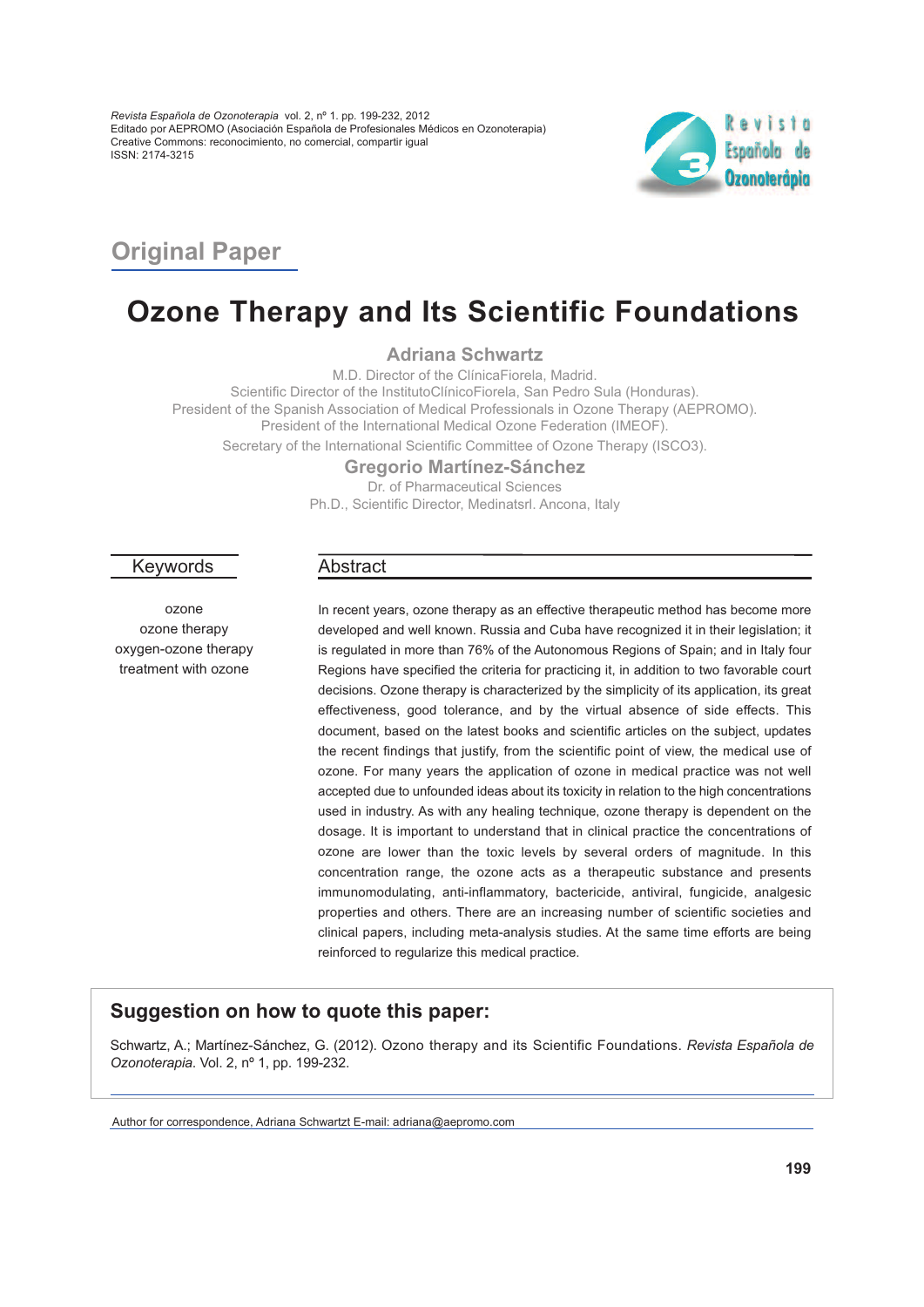## **1. Introduction. Historic background**

Ozone therapy has been used for therapeutic purposes from the end of the 17th century, in different ways and with unexpected therapeutic results for some pathologies. Nevertheless there is still great prejudice in the general medical community to the use of this therapy. The objective of this paper is to analyze the background and principal findings that support the medical use of ozone from the scientific viewpoint.

The search for and locating of information included a review of books and scientific articles in the MEDLINE database (PubMed) and in the ISCO3 database (Zotero), between the years 2000 and 2012, for which the following descriptors were essentially used: ozone, ozone therapy, oxygen-ozone therapy and treatment with ozone. The sources of primary information (original articles) were located. The bibliographic search included scientific articles of reviews and of experimental results.

In the scientific literature, the first mention of ozone was made by the Dutch physicist Martin van Marum in 1785. During experiments with a powerful electrification installation he discovered that by passing an electric spark through the air a gaseous substance with a characteristic odor appeared, that has strong oxidizing properties. In 1840 the professor of the University of Basel, Christian Friedrich Schönbein, linked the information on the changes of the properties of oxygen with the formation of a particular gas that he called ozone (from the Greek word ozein, "to smell"). Schönbein detected for the first time the capacity of the ozone to bind with biological substrates in the double-bond positions.1 The German chemist Christian Friedrich Schönbein is also known for the discovery of nitrocellulose.

In 1857 with the help of the "modern magnetic induction pipe" created by Werner von Siemens, the first technical ozonization device was constructed, which was used in a plant for the purification of drinking water. Since then, ozonization has allowed for the industrial production of hygienically pure drinking water suitable for human consumption. One hundred years later, Dr. Joachim Hansler constructed the first medicinal ozone generator that made possible the precise dosing of the ozone-oxygen mixture. 1

In 1885 the Florida Medical Association (United States) published the book "Ozone", written by Dr. Charles J. Kenworth, where details were given on the use of ozone for therapeutic purposes. In October 1893, the first ozone water treatment system was installed in the Netherlands (Ousbaden), and there are currently more than 3,000 ozone water treatment plants. In September 1896 an O3 generating system was patented by Nikola Tesla. In 1900 the Tesla Ozone Company was formed which began to sell ozone generating machines and ozonated olive oil for medical use.

In 1898 the Institute for Oxygen Therapy Healing was founded in Berlin by Thauerkauf and Luth. From that year, they began to experiment with administering ozone through injections. In 1902 "A Dictionary of Practical Materia Medica", compiled by J. H. Clarke, describes the successful use of ozonated water called Oxygenium in the treatment of anemia, cancer, diabetes, influenza, morphine poisoning, aphthas and whooping cough. That same year an article by Dr. Charles Linder appeared in a local Washington newspaper that described the use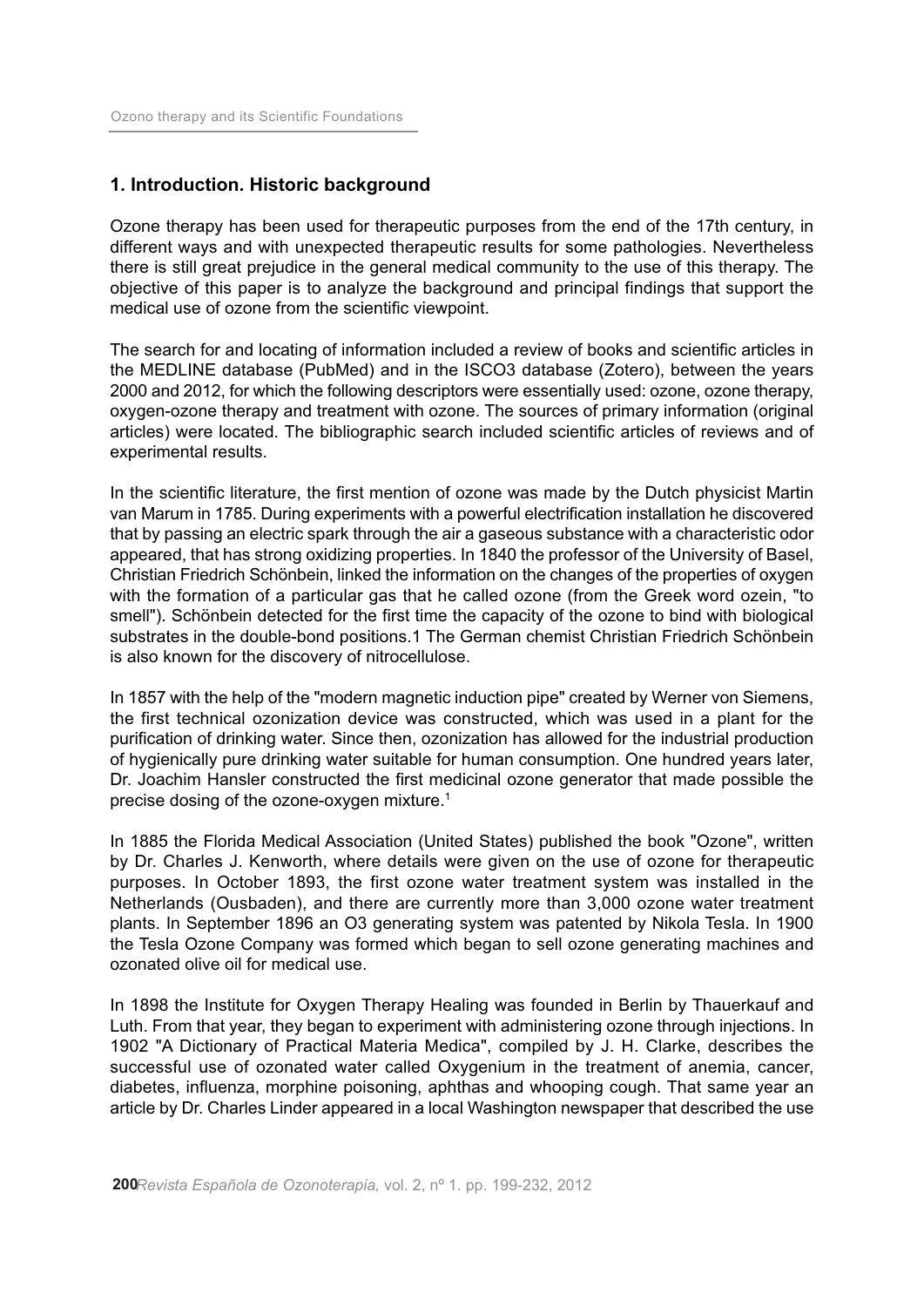of O3 injections in his usual practice.

In 1904 the book "The Medical Uses of Hydrozone (ozonated water) and Glycozone (ozonated olive oil)" by Charles March and was published. March and was a chemist from New York. On the book, that is preserved in the Library of Congress of the United States, a seal can be seen from the General Surgeons Association of that country, giving its approval. In 1911 "A Working Manual of High Frequency Currents" by Dr. Noble Eberhart of the Department of Physiology and Therapy of Loyola University in Chicago was published. In its Chapter 9, the use of ozone in the treatment of tuberculosis, anemia, chlorosis, whooping cough, tetanus, asthma, bronchitis, high fever, insomnia, pneumonia, diabetes, gout and syphilis was detailed. In 1913 the first German association of ozone therapy was created under the leadership of Dr. Eugene Blass and it was called Eastern Association for Oxygen Therapy. 2

During the First World War (1914 – 1918), Dr. Albert Wolff of Berlin fostered the use of ozone for the treatment of wounds, trench foot (also known as immersion foot), gangrene and to mitigate the effects of poison gas. Ozone was also used for colon cancer, cervical cancer and pressure ulcers. At that time the use of rubber bags made the success of the treatment difficult.

In 1926, Dr. Otto Warburg of the Kaiser Institute of Berlin published that the cause of cancer is the lack of oxygen at the cellular level. This researcher received the Nobel Prize for Medicine in 1931. The directors of the most important hospitals in the U.S.A. published the book "Ozone and Its Therapeutic Action "in 1929,which lists 114 diseases and their treatment through the application of ozone. 3

The Swiss dentist E. A. Fish (1899-1966) was the first to sense the enormous advantages of O3 in local treatment. He started working with ozone and ozonated water before 1932 when he successfully treated gangrenous pulpitis with an injection of the gas. The patient he treated was Dr. Edwin Payr (1871-1946), who immediately understood the usefulness of ozone and was enthusiastic about its application in general surgery. In 1935 he published a 290-page article titled "Ozone Treatment in Surgery", presenting it to the 59th Congress of the German Surgical Association. Between 1934 and 1938 Drs. Aubourg and Lacoste in France used ozone by rectal insufflation to treat problems of fistulas. In 1938 Paul Aubourg published an article on the successes achieved in the hospital of Beaujon (Cliché, Ile de France).

In 1933 the American Medical Association (AMA), run at that time by Dr. Simmons, urged the United States Government to prohibit all therapies that were not medically authorized and duly registered, which caused the use of ozone to drop in that country. In this way, an exclusive benefit was granted to the monopoly of pharmaceutical companies. The decision by Simmons produced unfavorable reactions in the heart of the AMA. Dr. Emanuel Josephson of New York wrote: "The methods which Simmons and his crew used in their battle for a monopoly of medical publications and of advertisements to the profession were often crude and illegitimate (.…) The AMA has openly threatened firms advertising in media other than their own journals with the withdrawal of 'acceptance' of their products." Dr. Josephson also described the behavior of Dr. Simmons inside the AMA as a "conspiracy in restraint of trade, and extortion", adding that "almost every branch of the Federal Government active in the field of medicine was completely dominated by the Association". 2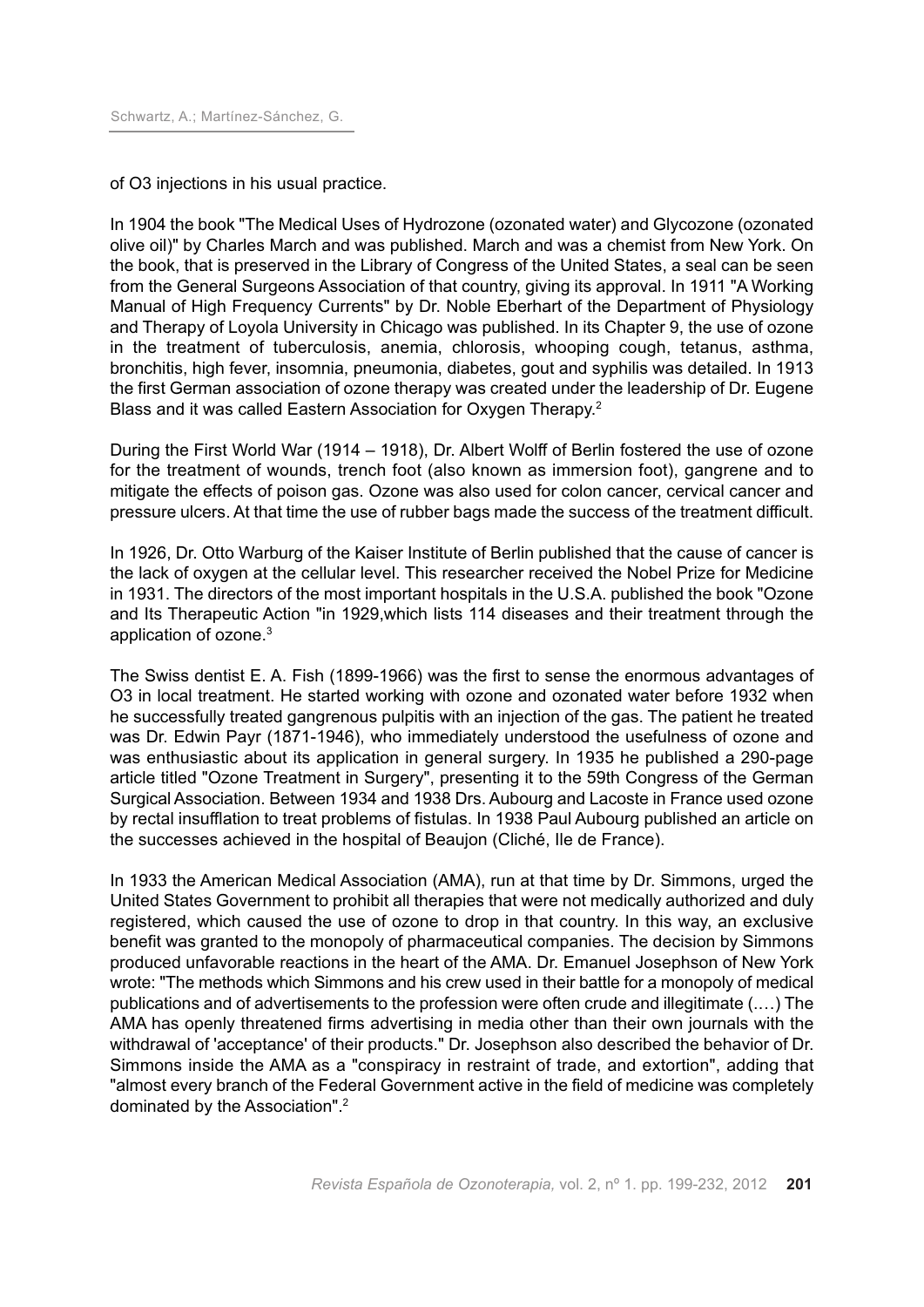In 1951, Dr. William Turska wrote "Oxidation" which is a recommended reading even today. He was a pioneer in the injection of ozone in the portal vein to better reach the liver. His results were excellent. In 1950 Dr. W. Zable used it for the treatment of cancer and Drs. P. G. Seeger, A. Varro and H. Werkmeister followed his example. In 1952, the National Cancer Institute verified the findings of Dr. Otto Warburg with respect to which the cause of cancer could originate in the lack of tissue-level oxygen.

In 1953, Dr. Hans Wolff (1924-1980) created the first ozone therapy school, training many physicians; and in 1961 he introduced the techniques of major and minor autohemotherapy. In 1972 along with Dr. Joachim Haensler he created the German Ozonotherapy Association. In 1979 he published his book "Das Medizinische Ozon" [Ozone in Medicine] (Heidelberg, VFM Publications, 1979).

In 1957, Dr. Joachim Haensler (1908-1981) patented his ozone generator that has been the basis for the expansion of ozone therapy in Germany. Today more than 11,000 German healthcare professionals use ozone in their daily work. In 1977, Dr. Renate Viebahn provided a technical description of the action of ozone in the body. Ten years later, in 1987, along with Dr. Siegfried Rilling, they published "The Use of Ozone in Medicine", which has become one of the leading books.

In 1979, Dr. George Freibott began to treat his first AIDS patient with ozone with hopeful results, followed by Dr. Horst Kieff who in 1980 reported on their results. The journal Science published the article: "Selective Inhibition of the Growth of Human Cancer Cells by Ozone". 4

The first Ozone Research Center in the world was founded in Cuba. In 1990 the successes in the treatment of Retinosis Pigmentaria, Glaucoma, Retinopathies and Conjunctivitis were published there by a group of researchers led by Dr. Silvia Menéndez, Dr. Frank Hernández, Dr. Orfilio Peláez and others.<sup>5</sup> In 1992, a group of Russian researchers reported their experiences treating large burns with baths of physiological saline at saturation limit first treated with bubbling ozone. Their results were amazing.

The first uses of ozone were based on its bactericide properties<sup>6-8</sup>. In 1993 Carpendale and Freeberg found important applications of O3 in patients with HIV/AIDS, a study following the observations made in 1991 on dose-dependent viral inactivation (HIV-1 virus). <sup>9</sup> In 2002, the book "Ozone, a New Drug" appeared written by the professor from the University of Siena (Italy), Velio Bocci, which is a reference book for the practice of ozone therapy<sup>10</sup>, followed by several others by the same author. The year 2008 was rich in publications of books of ozone therapy, among which are found that of the Russian Oleg Maslennikov et al. "Ozone Therapy in Practice: Health Manual. Ministry of Health Service of the Russian Federation", that of the Cuban Silvia Menéndez et al. "Ozono Aspectos Básicos y Aplicaciones Clínicas" [Ozone, Basic Aspects and Clinical Applications]; and that of the German Z. Fahmy, "The Application of Ozone Therapy in Pain Management, Rheumatic and Orthopaedic Diseases."The most complete work written in Spanish was published in 2011, the book "Guía para el uso médico del ozono: fundamentos terapéuticos and indicaciones" [Guide for the medical use of ozone: therapeutic basics and instructions] by Adriana Schwartz et al. published by the Asociación Española de Profesionales Medicos en Ozonoterapia, AEPROMO [Spanish Association of Medical Professionals in Ozone Therapy].<sup>3</sup>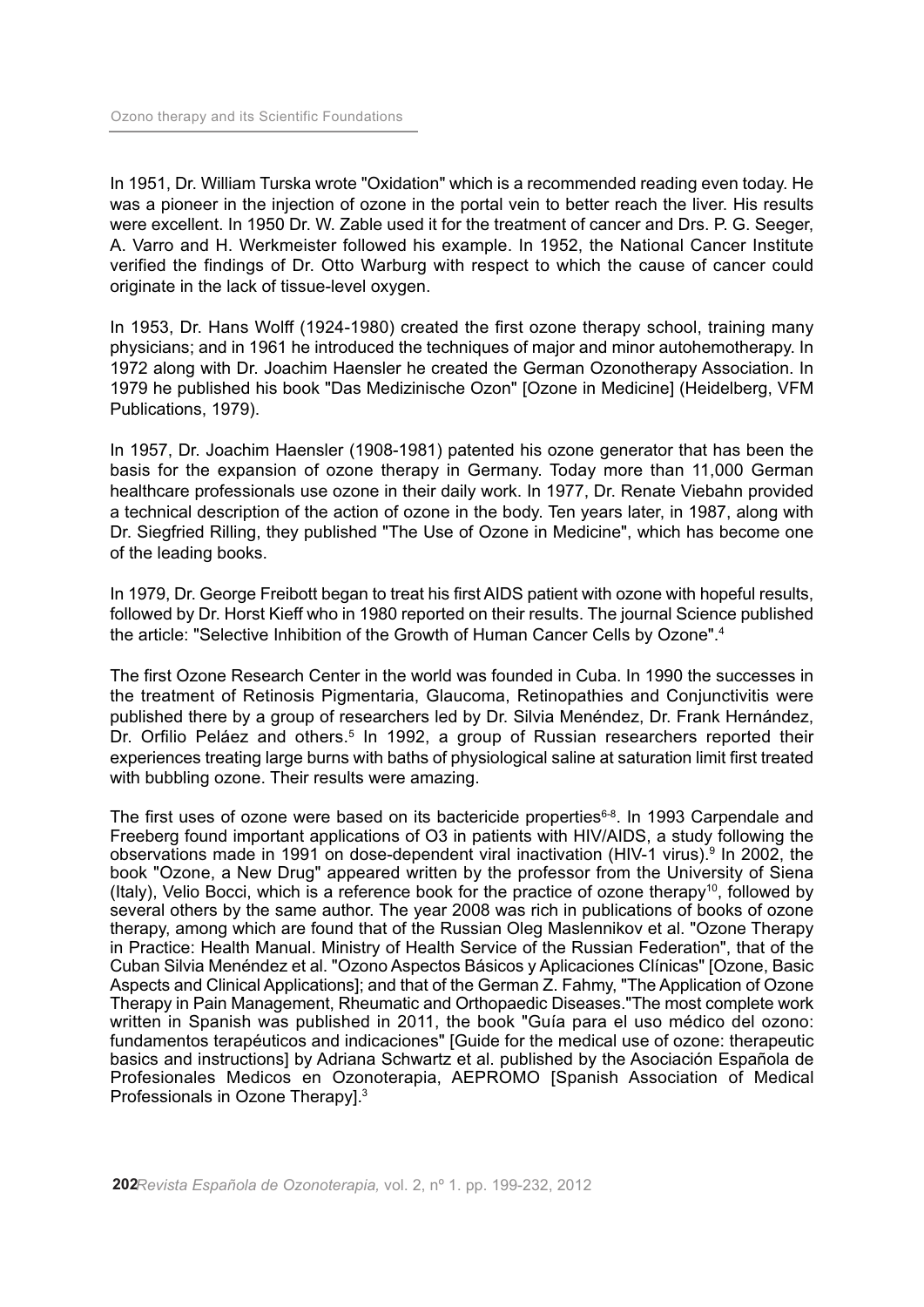## **2. Current situation of ozone therapy in the medical field**

At present there are more than 40 national and international associations that bring together the professionals that practice this therapy, indexed specialized journals, continuing training courses and congresses on the subject. However, the generalized application of ozone therapy and its regularization by the authorities is a critical subject at present. Ozone therapy faces its introduction being blocked by the powerful pharmaceutical industry that would see the sale of its drugs diminished. In addition, accidents in its application could be generated by the sale of generator machines and devices for the therapy through the marketing of the products among healthcare professionals without complying with the established standards and/or without possessing adequate theoretical and practical preparation, which would damage the image of this therapy. Furthermore, their use by persons not duly trained could lead to medical malpractice problems.

One of the most successful and recent attempts to unify the criteria regarding methods and standard procedures to follow was presented in the "Madrid Declaration on Ozone Therapy",<sup>11</sup> signed in Madrid, Spain (June 4, 2010) during the International Meeting of Schools of Ozone Therapy, organized by AEPROMO – the Spanish Association of Medical Professionals in Ozone Therapy, in the Royal National Academy of Medicine. The Declaration has been signed by 26 national and international ozone therapy organizations and has been translated into ten languages. At present, the "Declaration" is the only truly global document existing on ozone therapy and its recommendations are broadly applied in different parts of the world. However, ozone therapy continues to face difficulties in obtaining wide acceptance in the medical world and its formal incorporation in the regulations of countries. Medical professionals and researchers continue in the battle for the application of this therapeutic method, seeking the benefit of the patients in the simplest and safest way.

It must be clear that for the practice of ozone therapy to be safe, one must: 1) Use an accurate generator. Within the European Union the generator must have the CE marking. 2) Handle precise and well defined doses, volumes and concentrations. The total dosage is calculated by multiplying the concentration by the volume. When the optimal dosage is known, a therapeutic effect is achieved without any toxicity. 3) Ensure that the doctor has good training in the therapy by recognized and competent entities. 4) Have from the health authorities the regulations that permit both the patient and the therapist to receive and work under safety rules. 5) Funds must be available for continued research.<sup>3</sup>

An analysis of the scientific works generated around the subject of the impact of ozone on human health showed how many of them are focused basically on the description of its toxic effects and its environmental impact (Fig. 1). To explain these effects, studies in great depth on its action mechanisms on the biological level have also increased. A rapid growth in the number of studies, whether basic or applied, related to the medical use of ozone can also be observed. Studies that include the explanation of the biochemical and pharmacological mechanisms by means of which the ozone exercises its effects. 2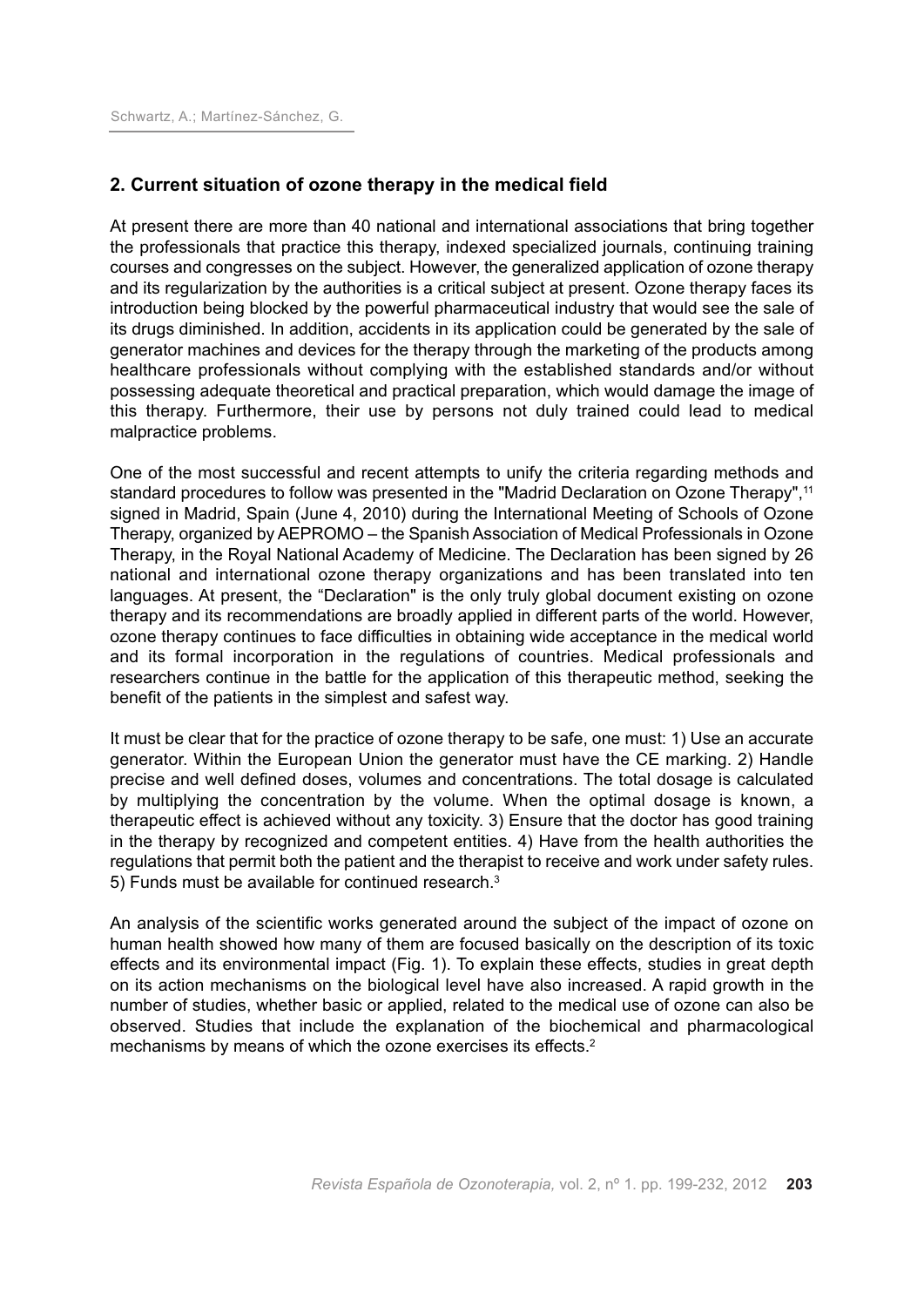

Figure 1.

*Number of scientific papers referring to ozone studies. Data from the PubMed 2009 database.* 12

The main trouble for the wide-scale acceptance of ozone therapy is associated to a great extent with the obstacles that the large drug industry imposes, running media campaigns against its acceptance, to the point of reaching pure scientific ignorance. Unjustly and without scientific basis, it has been stated that "ozone is toxic regardless of its use", forgetting that the effects of medical ozone, as for nearly all substances, depends on the dose; and that despite these false statements, ozone is considered one of the best disinfectants of drinking water, capable of avoiding infection outbreaks. Used in appropriate concentrations, ozone can activate antioxidant mechanisms that protect the organism from the effect of the free radicals, involved in aging and in a large number of pathologies.

Despite the empiricism that preceded the practice of ozone therapy and the scarcity of funds available for research in this field, in recent years a growing number of books has been appearing (Annex I) and research papers (Annex II) that constitute scientific support for this therapeutic procedure. According to the "Web Science" database reviewed in 2009, the number of papers on the use of ozone in the medical field has increased notably. While in the 1974- 1979 period only two articles appeared, between 2005 and 2008 this number had increased to 140 (Figure 2). 12

Figure 2.



*Number of papers on the use of ozone in medicine (Web of Science).* <sup>2</sup>

**204***Revista Española de Ozonoterapia,* vol. 2, nº 1. pp. 199-232, 2012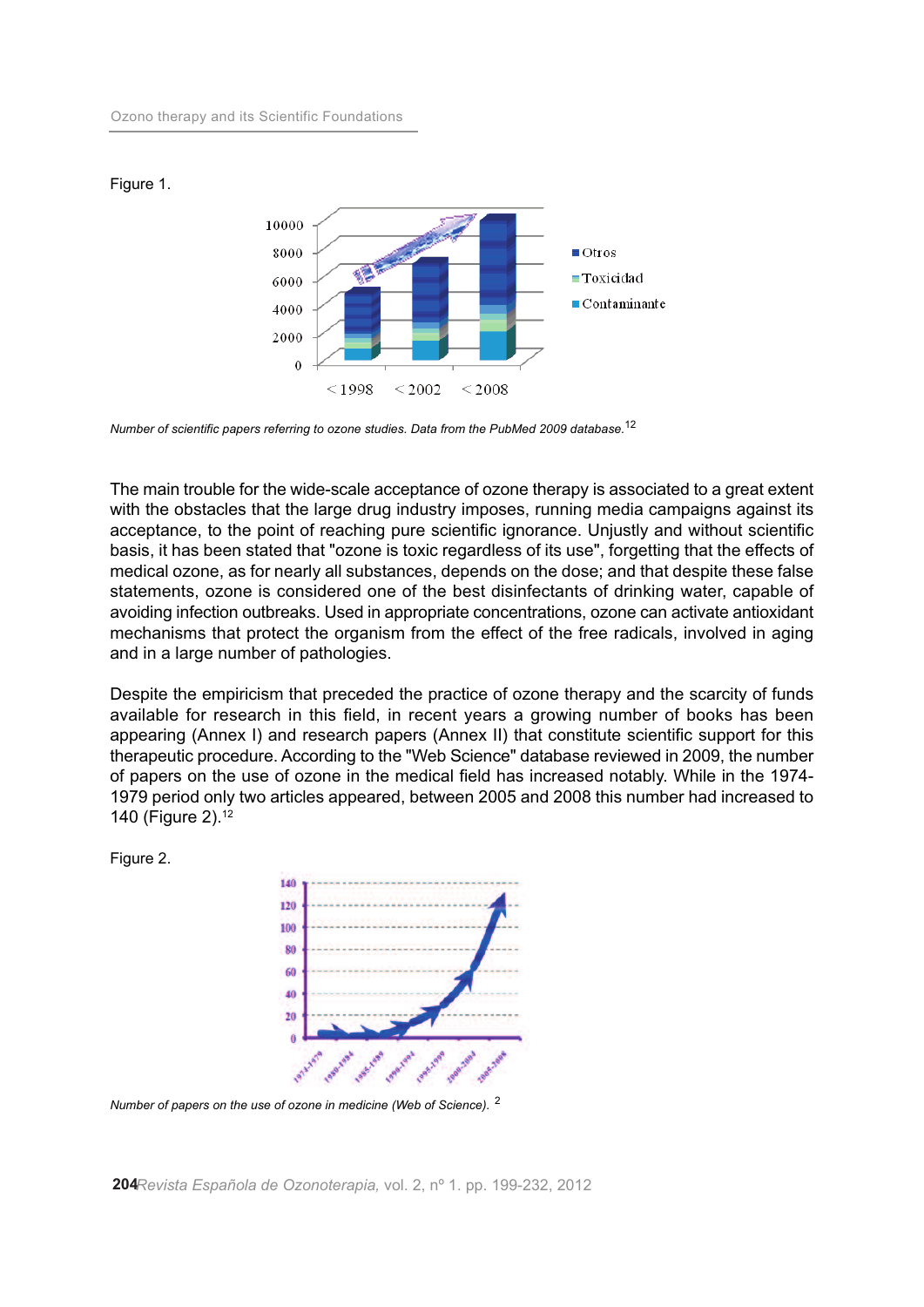## **3. Physico-chemical properties and action mechanism of the ozone**

Ozone is the most important gas of the stratosphere, reaching its maximum concentration (above 1000  $\mu$ g/m<sup>3</sup>) at an altitude of 20-30 km. It is a gas of an unstable nature, sky blue in color, perceptible at concentrations between 98.16  $\mu$ g/m<sup>3</sup> - 19.63  $\mu$ g/m<sup>3</sup>. It is composed of three oxygen atoms (it is an allotropic form of oxygen). It has a high speed of decomposition that varies on the order of 10<sup>5</sup>-10<sup>6</sup> mol/s. Ozone is 1.6 times denser and 10 times more soluble in water (49.0 mL in 100 mL of water at 0°C) than oxygen and, although ozone is not a radical molecule, it is the third strongest oxidant following fluoride and persulfate. Ozone is produced from three basic sources of energy: Chemical electrolysis, electrical discharges and UV light radiation. Ozone is an unstable gas that cannot be packaged or stored; hence it must be used immediately since it has a half-life of 40 min at 20ºC. <sup>3</sup>

## **4. Action mechanisms. General aspects**

The research conducted in the 19th century on ozone properties showed that it is capable of reacting with the majority of organic and inorganic substances up to its full oxidation, that is, until the formation of water, carbon oxides and higher oxides. In relation to its reactivity towards biological substances, the selective influence of ozone was established which has double and triple bonds. Among these are listed proteins, amino acids and unsaturated fatty acids, which form part of the composition of the lipoprotein complexes of plasma and of the double layers of the cellular membranes.

The reactions with these compounds are based on the biological effects of ozone therapy and they have significance in the pathogenesis of different diseases. Its action mechanisms are closely linked to the production of four fundamental species, by reacting with the membrane phospholipids: ozonides, aldehydes, peroxides, and hydrogen peroxide  $(H_2O_2)$ . Their interaction will mostly be with substances with double bonds present in cells, fluids or tissues. They also interact with DNA molecules and cysteine residues of proteins. In adequate and controlled quantities, these derivatives of the reaction of the O3 with the cellular double bonds carry out different biological and therapeutic functions; acting as second messengers, they activate enzymes, such as chemical and immune-response mediators, among others (Fig. 3). 3



Figure 3.

*Biological and therapeutic effects of ozone*.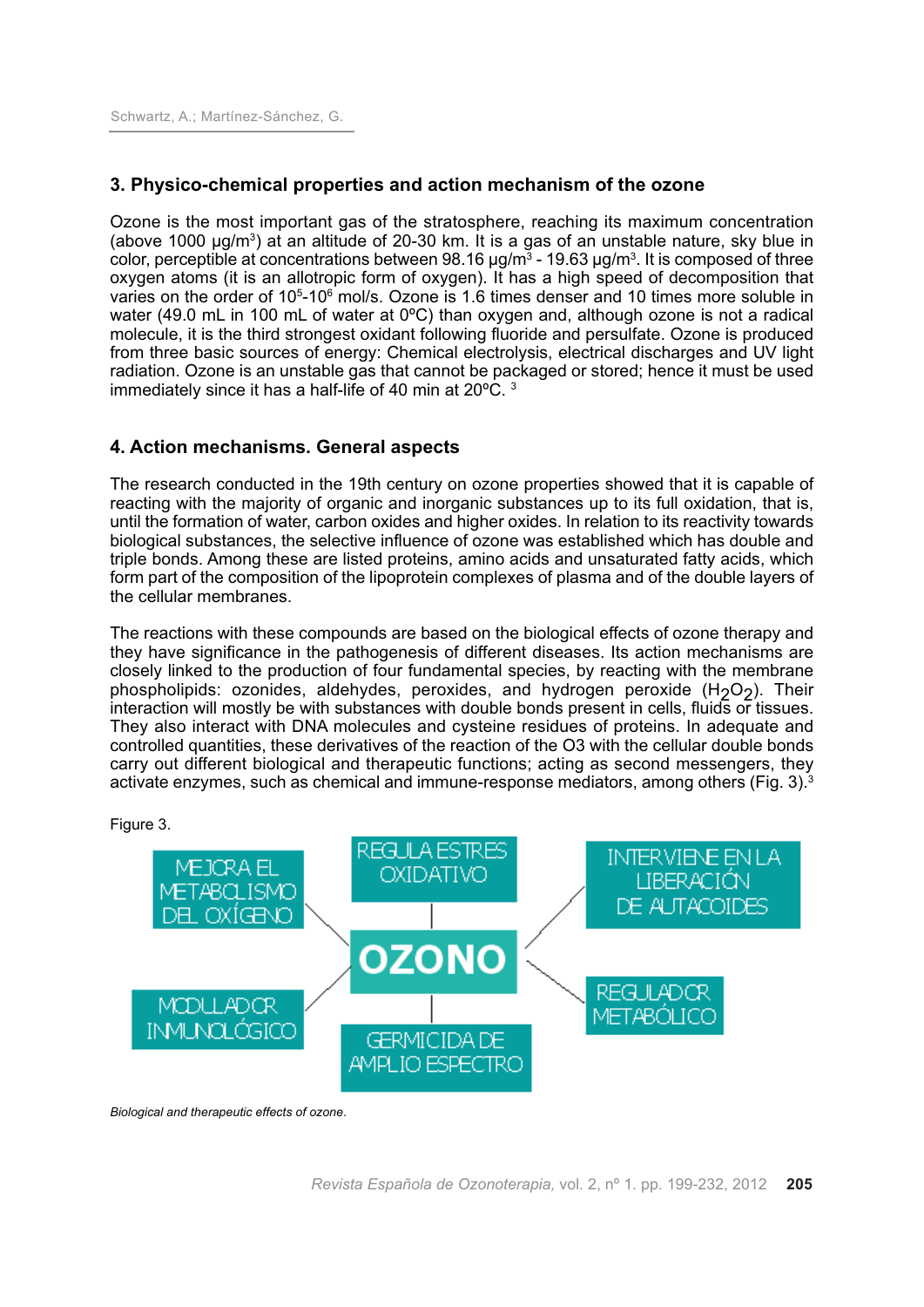When the ozone enters in contact with the biological fluids (blood, plasma, lymph, physiological saline serum, urine, etc.) it dissolves in the water present in these fluids and reacts in seconds. The hydrophilic and lipophilic antioxidants present in those organic liquids exhausts a considerable quantity of the ozone dose, but if the concentration applied is correct, it permits the formation of appropriate amounts of reactive oxygen species (ROS) and product of the lipoperoxidation (LPO). The formation of ROS in the plasma is extremely rapid (less than one minute) and is accompanied by a small transitory decrease, depending on the ozone, of the antioxidant capacity (which goes from 5% to 25%). This antioxidant capacity recovers its normal level at 15-20 minutes. But the hydrogen peroxide and other mediators have diffused it to the interior of the cells, activating different metabolic routes in erythrocytes, leucocytes and platelets, leading to numerous biological effects. <sup>13</sup> The hydrogen peroxide then acts as a signaling molecule in the intracellular medium,<sup>14</sup> a messenger that the therapeutic dose of ozone has been discharged.

## **4.1 Effect of ozone on the metabolism of oxygen**

The effects of ozone on the metabolism of oxygen can be explained from its promoting action of: 1) Changes in the rheological properties of the blood. 2) Increase in the speed of glycolysis of the erythrocyte.<sup>3, 10</sup>

The rheological changes can be explained by its effects on a) the reversal of the erythrocytic aggregation of occlusive arterial diseases (it improves the transmembrane electrical charges and the values of tissue ATP). b) It increments the erythrocytic flexibility and plasticity. c) It favors tissue oxygen transport and delivery.

The effects on the deformation of the erythrocytes and on the metabolism of the erythrocyte are relevant in the actions of the ozone on the circulatory system. As a result it produces a net increase in the improvement of the transport of oxygen to the tissues. The most probable is that this effect takes place after one treatment cycle and acts through a mechanism not mediated by receptors. The net effect is similar to that which is achieved with physical training for which reason it is not appropriate to consider it a doping practice.

The increase in the speed of the glycolysis of the erythrocyte is evidenced after one cycle of ozone therapy, by noting an increase in the Partial Oxygen Pressure (PO2) in arterial blood and at the same time a decrease in the PO2 in the venous blood. This occurs due to a slight decrease of the intracellular pH (Bohr effect) or an increase of the concentrations of 2.3 diphosphoglycerate.

By the ozone reacting immediately with the lipid bilayer, it generates short-chain peroxides, which penetrate to the erythrocyte and impact directly on its metabolism, deriving a functional sequence of small and controlled oxidative stress, which will finally determine the increase of the antioxidant systems.

The LPO during this period act as stress factors on the bone marrow, and these frequent stimulations produce adaptation of erythrogenesis to the ozone stress, with upwards regulation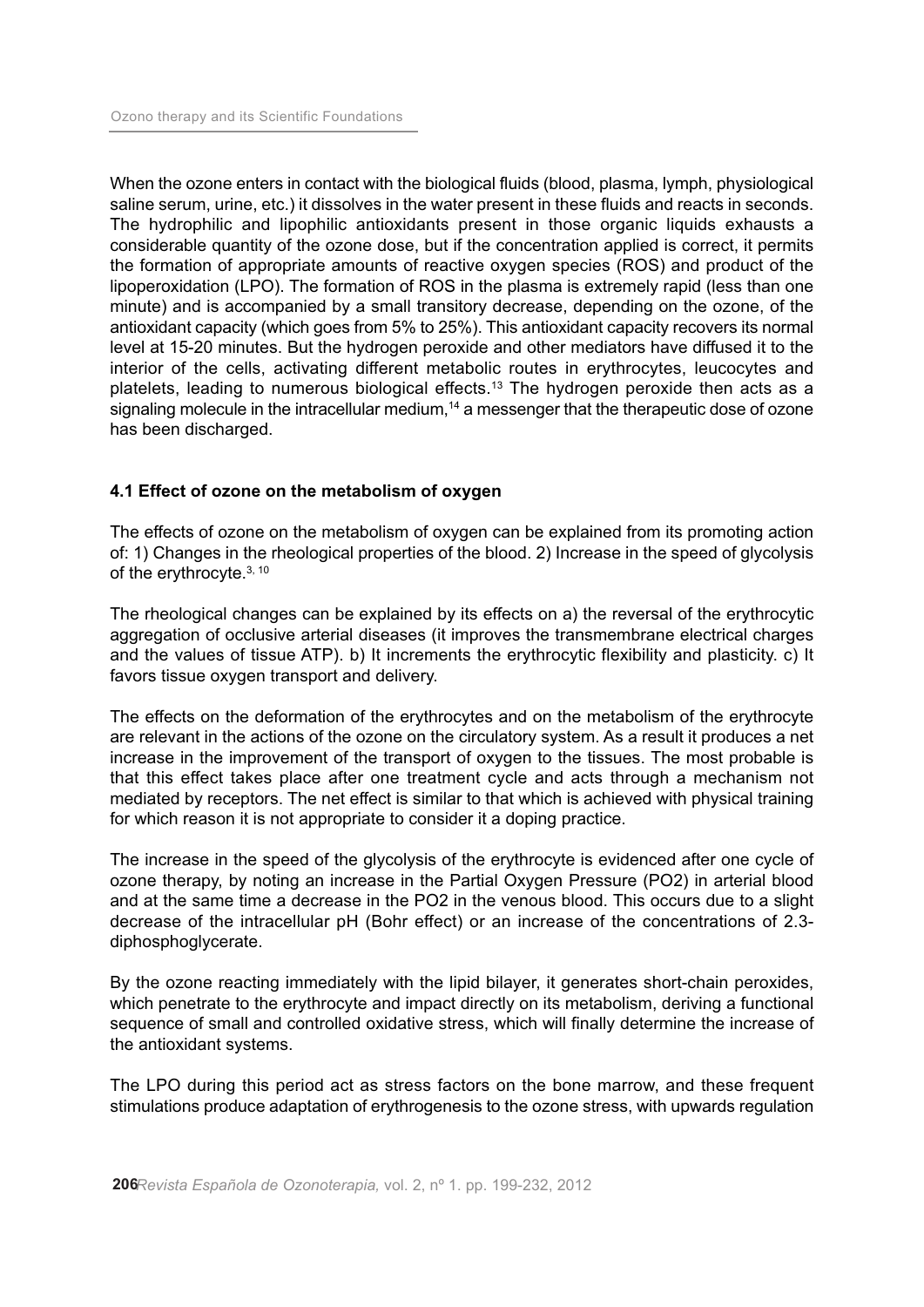of antioxidant enzymes. The newly generated erythrocytes possess a G-6PD activity greater than that of the old ones, for which reason they have been referred to as "super-gifted erythrocytes". <sup>10</sup> Consequently, a patient with chronic ischemia in a limb that is subjected to ozone therapy can improve thanks to the formation of cohorts of erythrocytes increasingly more capable of carrying oxygen to the ischemic tissues.

In the same way, 2.3 diphosphoglycerol (2.3 DPG), derived from the increase of the glycolytic process, is a direct inhibitor of the hemoglobin affinity for oxygen, facilitating the detachment of oxyhemoglobin from the latter:

 $HbO<sub>2</sub> + 2,3 DPG \longrightarrow Hb + O<sub>2</sub>$ 

The repairing action of ozone has demonstrated being capable of recovering the internal wall of the small blood vessels, and evidence of this reality is the excellent results of a randomized clinical trial, published in the "European Journal of Pharmacology" (2005), where the recoveries of ulcers in diabetic patients are highly significant. <sup>15</sup> The beneficial effect of this gas on another element, nitric oxide, has also been shown; this element is crucial in maintaining optimal levels of vasodilation, and therefore, the blood flow throughout the entire body.<sup>16</sup>

Today we can ensure that with this therapy, of very low risk, the cellular damage due to the lack of oxygenation decreases substantially, regardless of the underlying disease. In addition, the products of the ozone decomposition behave like biological activators, which improves the level of energy and the capacity of our defense system, in benefit of diseases of allergicautoimmune types such as psoriasis, asthma and rheumatoid arthritis. 17, 18

It has been scientifically demonstrated that the controlled applications of medical ozone improve the cellular antioxidant machinery by having measured in the interior of the cells higher quantities of antioxidant agents, such as reduced glutathione or the superoxide dismutase.19 As a direct consequence, the ozone acts as a real "cellular trash collector", cleaning up the free radicals. In keeping with this concept, ozone therapy would have an anti-ageing effect on the cells. Aware that a greater quantity of publications and research is necessary, papers of excellent rigor and quality can currently be consulted in journals as prestigious as Nature, Transplant International, Shock, Free Radicals, Mediators of Inflammation, International Journal of Pharmacological Research, Liver International, and the Revista Española del Dolor [Spanish Journal of Pain], among others (See Annex I and II), which scientifically endorse this therapy sufficiently.

## **4.2 Ozone as a modulator agent of the immune response**

We know how complex the human immune system is, characterized by cellular or humoral responses, depending on what is required and on the pathology in question. All of them can be regulated by ozone. The questions would be: "in what way?"

Different research studies have demonstrated that ozone therapy has an immune-modulating action, through the synthesis or release of immune-stimulating or immune-suppressing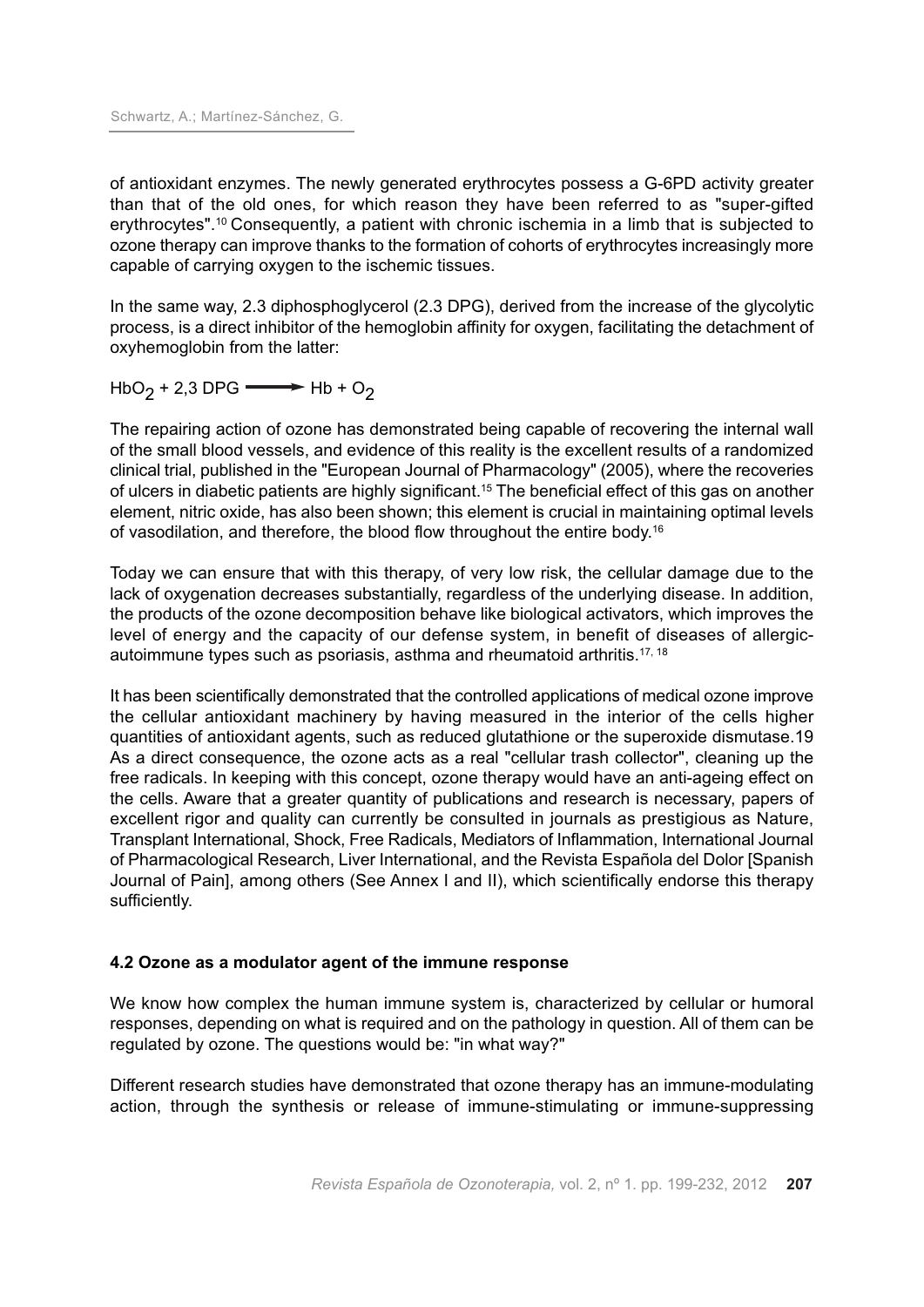cytokines. All of them are self-regulated with each other, for which reason the production of cytokines will not surpass values beyond what is necessary, once the counter-regulating elements are activated. Satisfactory results have been reported from applying ozone therapy to patients with conditions characterized by an exaggerated immunological response (the case of auto-immune diseases), as well as others with deficiency in their immunological functions.

The immunological actions of ozone on the blood is directed, fundamentally, to the monocytes and to the T lymphocytes, which once induced, release small quantities of practically all the cytokines, thus the release will occur in an endogenous and controlled manner. This regulation is given because the ozone acts as an enhancer of the immunological system by activating the neutrophils and stimulating the synthesis of some cytokines.<sup>20, 21</sup>

Certain transcription factors intervene in the regulation (i.e., NFK-β) which, as their name indicates, favor the transcription and transducing processes at the DNA level, acting as a promoter of this site (or series of nitrogenous bases) where the transcription of DNA to RNA occurs directly, in order to lead to the increase or suppression in the synthesis of a particular cytokine, either pro-inflammatory or anti-inflammatory (Fig. 4). 22

Figure 4.



*Action mechanism of the ozone as regulator of the cytokine synthesis.*

Ozone acts through different action mechanisms. The optimization of the oxidant and antioxidant systems of the organism is one of the basic biological effects of the systemic interaction of ozone therapy, which is realized through the influence of the cellular membranes and consists of the normalization of the balance of the product levels of the peroxidation of the lipids and the antioxidant defense system. The hypothesis that an oxidant agent such as ozone can induce an antioxidant effect constitutes a great challenge for the researchers on the subject. In 1998 the first experimental papers appeared that elucidated the so-called oxidative preconditioning. 23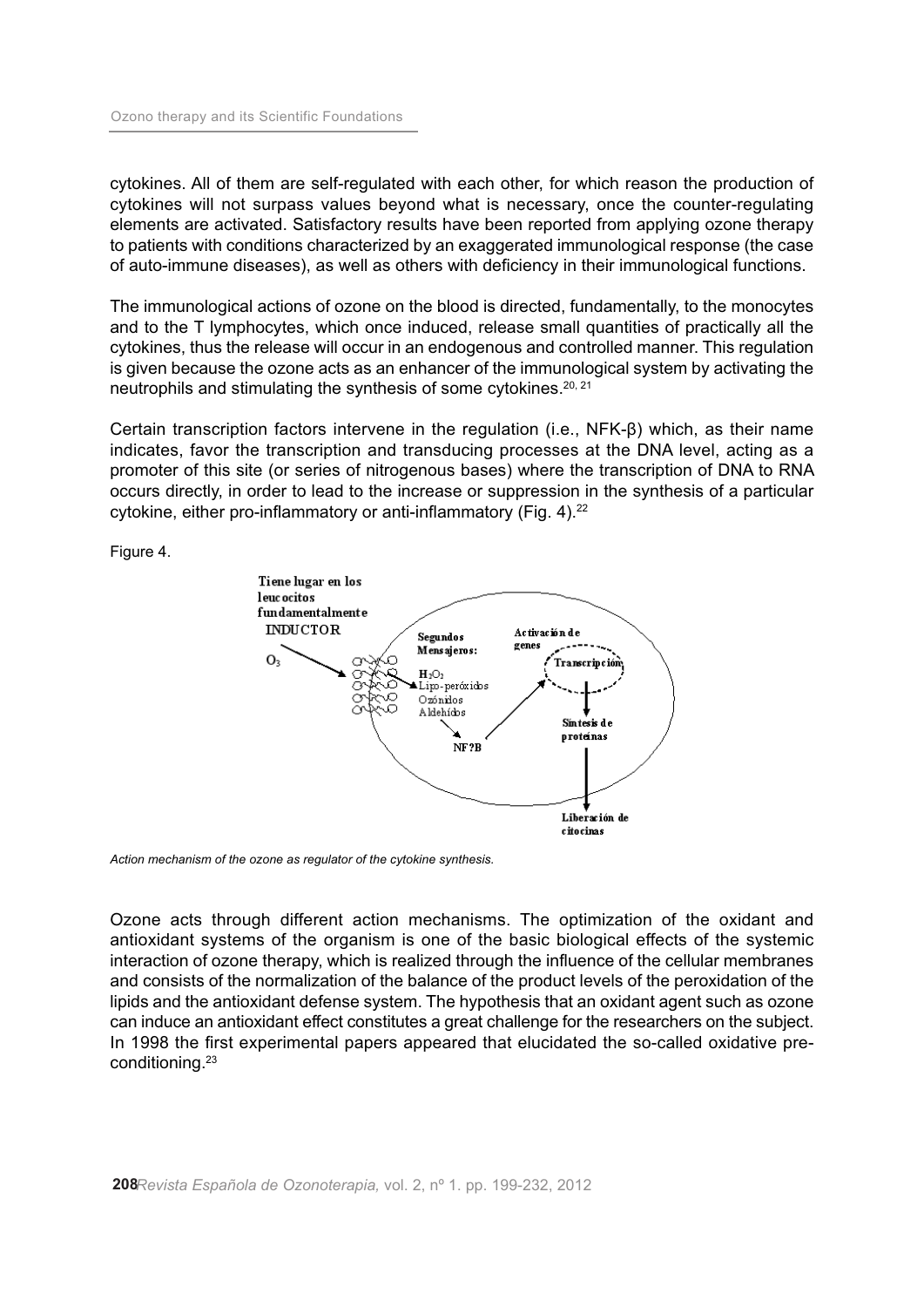The following year the effects of O3 on neuromodulation were evaluated, finding that this gas is capable of inhibiting the release of neuromediators by an effect probably related to the modulation of the cytosolic calcium concentrations at the pre-synaptic level.<sup>24</sup> The clinical use of ozone was extended to different pathologies as its action mechanisms were elucidated, in particular their possibilities of activating endogenous antioxidant defense mechanisms. Its use in different pathologies linked to oxidative stress, of inflammatory and degenerative origin (autoimmune syndromes, rheumatoid arthritis, trauma, neuronal apoptosis, ageing, among others) became increasingly generalized. This pre-conditioning effect that ozone exercises is similar to that taking place with ischemic pre-conditioning.<sup>25</sup>

The fact that ozone at controlled doses can have antioxidant effects represents a therapeutic resource of great value in the treatment of multiple diseases that are manifested with a weakening of the endogenous antioxidant system. As a response to the introduction of the ozone in tissues and organs the compensatory increase occurs especially of the activity of the antioxidant enzymes such as: superoxide dismutase (SOD), catalase and glutathione peroxidase, which are broadly represented in the cardiac muscle, liver, erythrocytes and other tissues.

## **4.3 Bactericide effect of ozone**

According to microbiological research data, the ozone is capable of killing all the known types of gram-positive and gram-negative bacteria, including the Pseudomonaaeruginosa and Eschericea coli, both bacteria are tremendously resistant to antibiotics.

The local disinfectant, antiviral and antibacterial effects of ozone, therefore, are due to its germicide capacity, basically to its high oxidant capacity on the bacterial walls. This fact makes it a general broad spectrum germicide on which the classic mechanisms of microbial resistance do not act. Although at first it was thought that physiologically the generation of  $H_2O_2$  was responsible for eliminating the microorganisms, new hypotheses have been presented based on which the concentrations of  $H_2O_2$  are very low for achieving this effect. Such hypotheses indicate that  $H_2O_2$  is only an intermediary in the formation of agents with greater oxidant power such as  $O_3$ .

The bactericide effect of ozone in the gram-positive flora of festering wounds and of trophic ulcers is made more effective when a high resistance of the microbes to the usual antibiotics is increasingly evident. This makes it a treatment of choice in these pathologies.

It is interesting to highlight that in 2003 it was discovered that ozone can be generated in vivo in activated neutrophils. $^{26}$  This discovery has a striking impact since it shows that this substance has a physiological role, not only as a bactericide agent but rather one that could form part of the physiological amplifying mechanisms of the inflammation and the activation of associated genes. Ozone in vivo is formed from singlet oxygen ( ${}^{1}O_{2}$ \*), a reaction that is probably catalyzed by antibodies. The possibility is not ruled out of the existence of an endogenous enzyme (ozonase) that is capable of detoxifying the ozone. These subjects are at this moment being studied, the short half-life of ozone and the absorption of UV light at 260 nm (near to where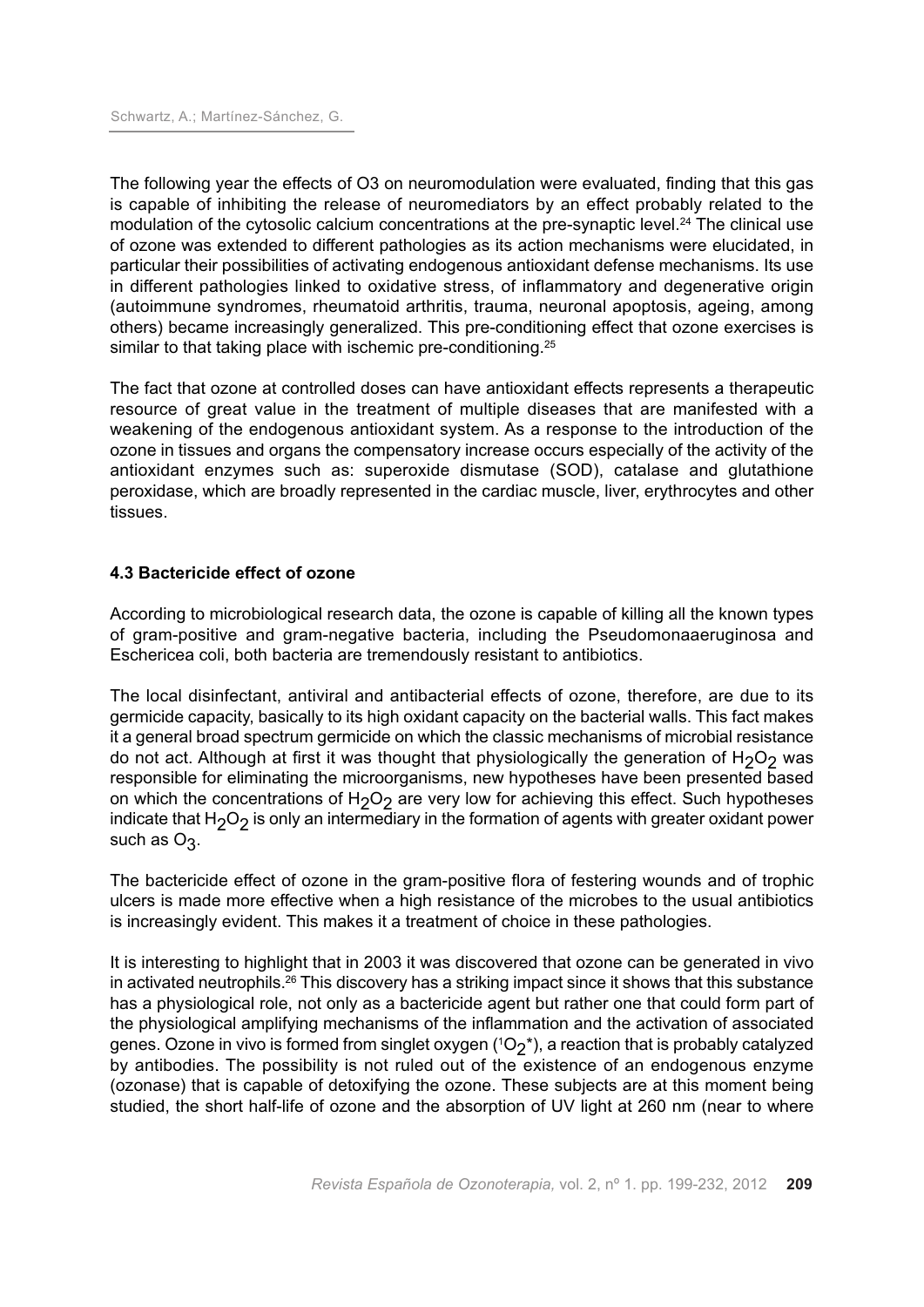they absorb proteins, nucleic acids and other oxidants such as  $H_2O_2$  and HOCI) make this type of research difficult (Fig. 5). 27

Figure 5



Schematic representation of the processes that lead in vivo to the formation of O3 by activated neutrophils. O2\*-, *superoxide anion radical; 1O2\*, singlet oxygen; MPO, myeloperoxidase; HOCL, hypochlorous acid; HO\*, hydroxyl radical; NADPHox, NADPH oxidase; IgG, immunoglobulin G; H2O2, hydrogen peroxide; H2O3,dihydrogen trioxide.* 2

## **4.4 General actions**

The general effects of ozone are: 1) disinfectant and direct trophic effects, when it is applied locally. 2) Antibacterial and systemic antiviral effect due to a discrete formation of peroxides. 3) It increases the deformity of the red blood cells with relative improvement of blood circulation. 4) It improves the delivery of oxygen to the tissues. 5) It improves the red blood cell metabolism, making the metabolism of glucose more efficient. 6) It improves the metabolism of the fatty acids for the activation of antioxidant enzymes in charge of eliminating peroxides and free radicals.

#### **4.5 Effects of ozone on metabolism**

The principal metabolic effects attributed to ozone are: 1) Increment of the use of glucose at the cellular level. 2) It improves the protein metabolism. 3) Direct effects on the unsaturated lipids, it oxidizes them and induces at the same time the repair mechanisms.

#### **4.6 Action mechanism of ozone therapy on pain**

Different data coming from the scientific research recognizes that ozone has a dual action mechanism: analgesic and anti-inflammatory. These effects seem to be due to its way of acting on diverse targets: 1) Decrease the production of mediators of the inflammation. 2) The oxidation (inactivation) of metabolic mediators of pain. 3) It clearly improves local blood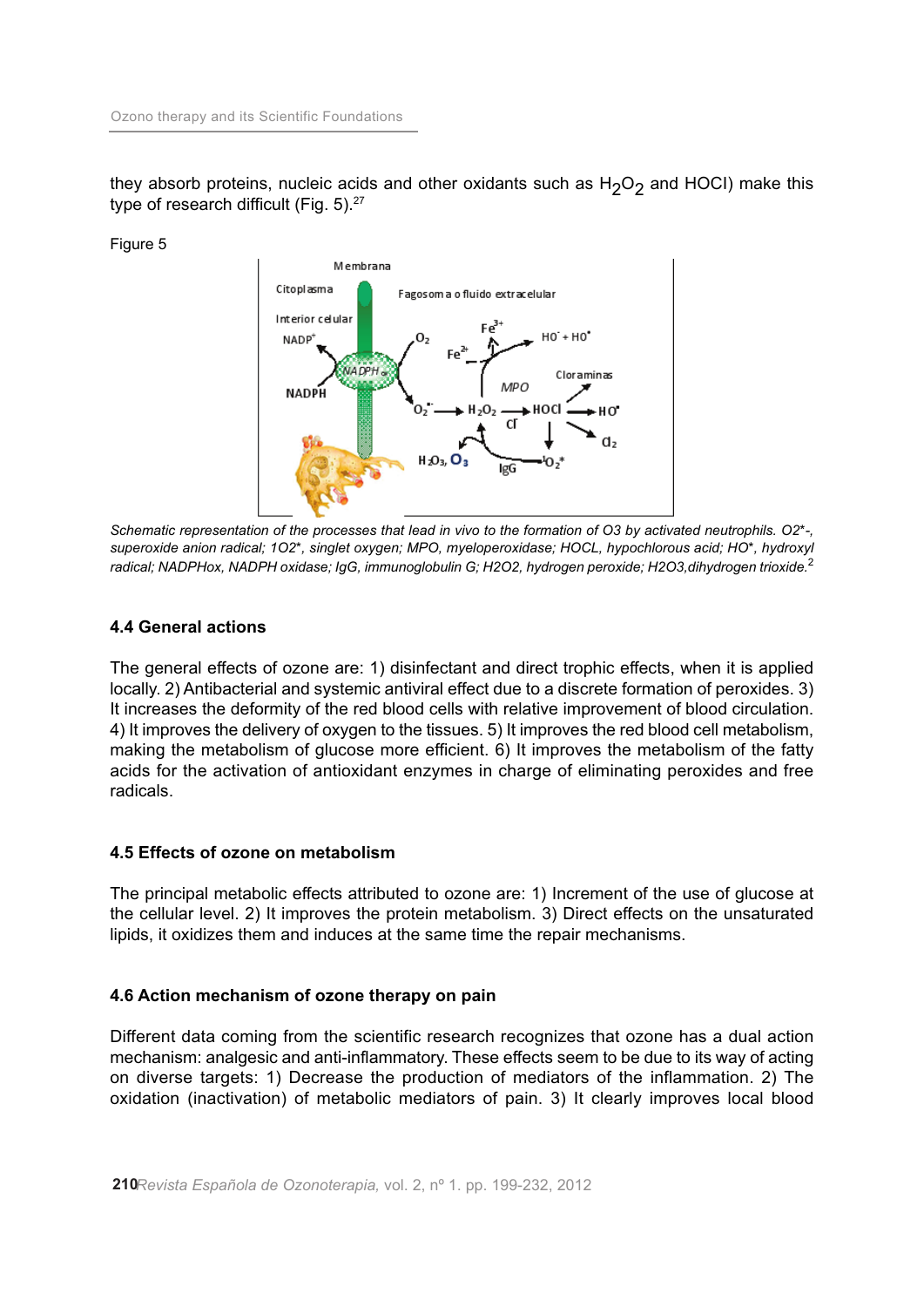microcirculation, with an improvement in the oxygen delivery to the tissues, essential for the regeneration of anatomic structures; the elimination of toxins and in general to the resolution of the physiological disturbance that generated the pain.

Figure 6 shows an interesting clinical observation: the application of ozone in an area where pain is experienced turns it red. The ozone has a "revealing effect" of the painful area. The possible explanation of this phenomenon could be the oxidation of specific mediators of the pain that the ozone could cause, but it is a subject that needs to be studied in greater depth. The anti-inflammatory effect of ozone is based on its capacity to oxidize compounds that contain double bonds, among them the arachidonic acid, and derived prostaglandins that participate in large concentrations in the development and in the maintenance of the inflammatory process. 28

Figure 6.



Photo of a patient with sub-scapular pain 1 min. after the injection (injection points marked with an X) with O2/O3 8 µq/mL, 2-3 mL. Note that in the area in which pain is reported (central and right of the photo) there is a rosy coloring (erythema) while in the area *where there is no pain (left of the photo) the erythema does not appear*. 28

There is an additional mechanism with which the analgesic effects of ozone have been attempted to be explained. It is the reflex mechanism, already invoked for other techniques such as acupuncture. It is a mechanism by which a stimulus (in this case the puncture with the gas or the products formed by the ozone-pain mediator interaction) could activate endogenous analgesic mechanisms with the consequent increase in the concentration of endogenous endorphins (structures similar to morphine produced by our body) that has an analgesic effect. The treatment with ozone produces a short- and long-term effect (Fig. 7).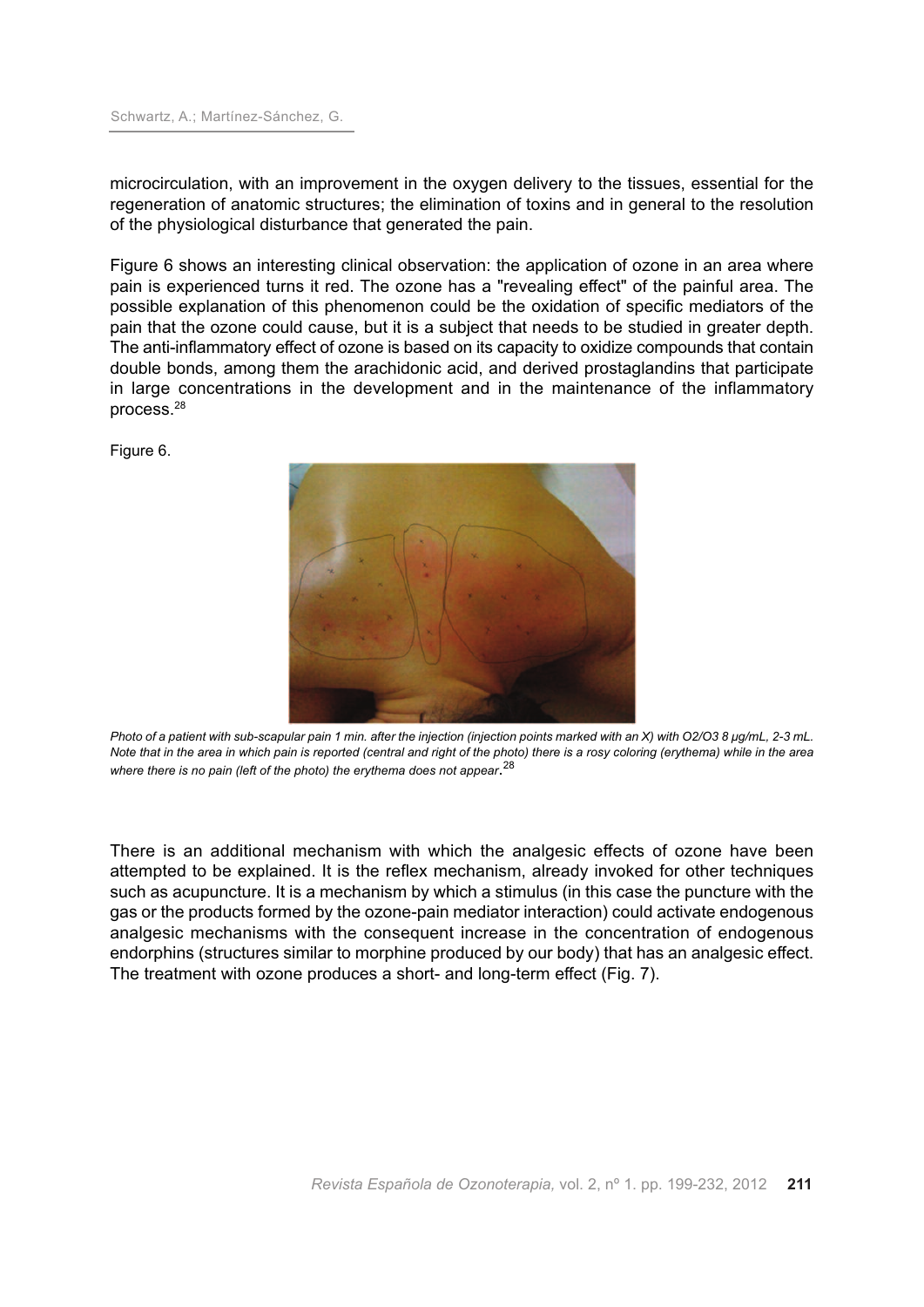Figure 7.



Evolution of patients with back pain and cervical pain treated with ozone with the i.m. paravertebral technique in time. The scale *of 1-10 indicates the perception of pain by the patient (0 means intense pain, 8-10 minimum pain)*. 12

Disc herniation: The pulposus nucleus of the herniated disc contains very high values of phospholipase A2 which can initiate the inflammatory cascade and other inflammatory mediators such as prostaglandins, leukotrienes, bradykinin and histamine. When an annular crack is produced in the disk, which is the first phase of disc degeneration, these substances are released by the nucleus and may cause radiculitis, although there is no radicular compression.

The use of ozone therapy in the treatment of pain that disc herniation generates has been shown for more than 30 years of research on the subject. Thus, for example in some regions of Italy, such as Lombardy and Sicily the treatment has been included in the group of medical procedures that is covered by the Health Service.

Why does ozone work in disc herniation? A water-resistant effect is produced in herniated discs. The nucleus pulposus of the hernias contain a large part of water and mucopolysaccharides. The O3 causes lysis or dispersion of the water and oxidation of the mucopolysaccharides that make up the nucleus, and upon being released, entails a desiccation of the disc, eliminating the pressure on the root, and therefore, the pain. In addition it promotes the healing of this nucleus since it does not have edematous (water retention) characteristics. With this, the hernia decreases in size and can even disappear. In addition, ozone therapy acts in this case eliminating the inflammatory factor because it fosters the elimination of the mediator substances of the pain and in particular several mediators that in this specific case amplify the painful sensation. In the case of intradiscal injection, there is reliable proof that the ozone reacts with complex macromolecular components, such as the proteoglycans and the glycosaminoglycans. 29, 30

The reaction entails the oxidation of these substrates and the degradation of intra- and intermolecular chains, which leads to the disintegration of the tridimensional structure. The collapse releases the trapped water, which, after being reabsorbed, permits reducing the intradiscal pressure and the consequent disappearance of the pain, by decreasing the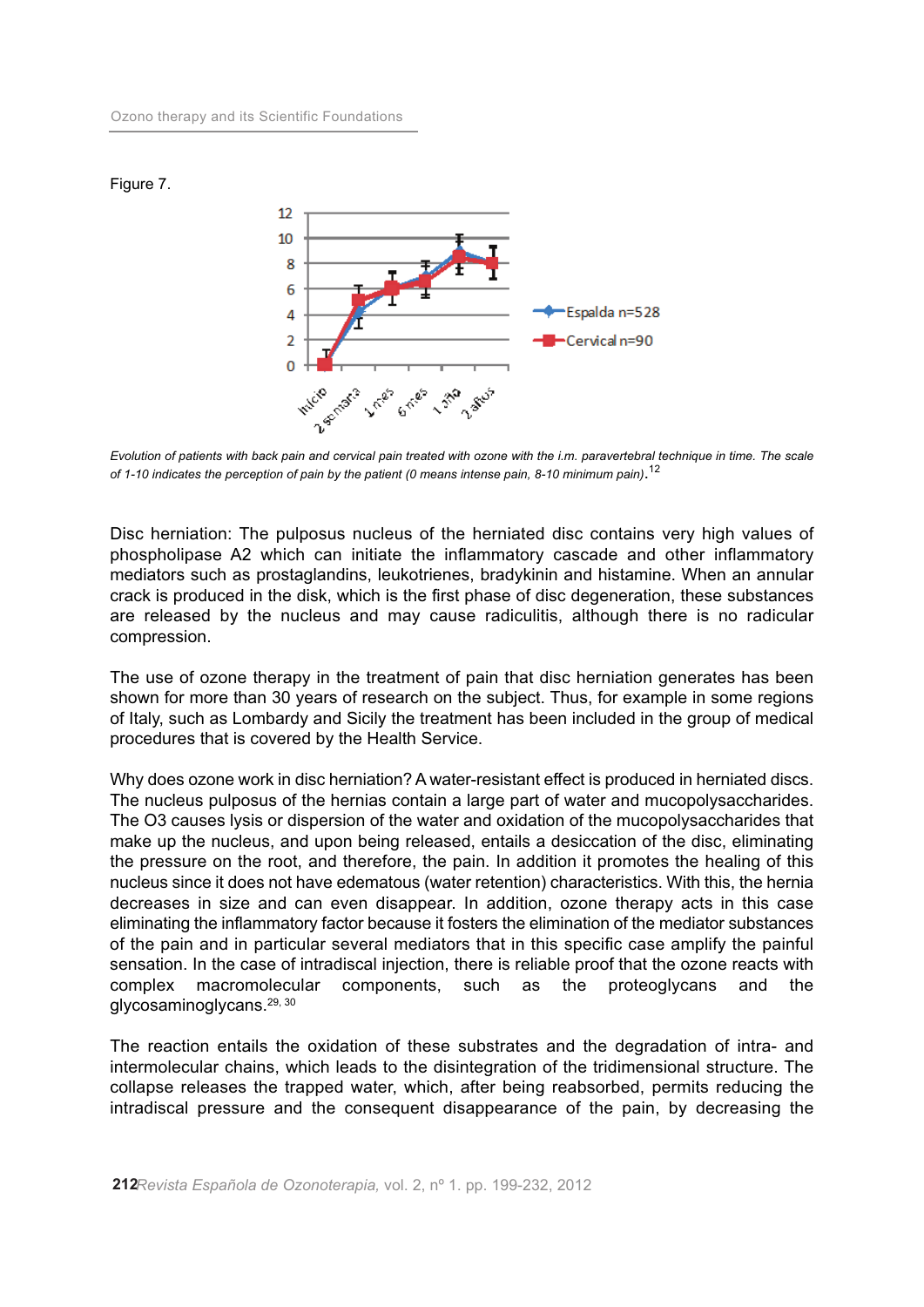compression on the nerve root. Since the ozone is also released along the route of the injection (intraforaminal), the final therapeutic effect is due to the combination of vascular and biochemical effects (improved oxygenation, correction of the local acidosis, and the disappearance of the venous and lymphatic stasis).

Thus, the application of intradiscal and paravertebral ozone works on different levels:

a. Inhibition of prostaglandin E2 and phospholipase A2 (similar to steroids) and other cytokines pro-inflamamtories (IL 1, 2, 8. 12, 15, interferon α).

b. Increase in the release of immunosuppressive cytokines (IL10, factor B1): analgesic and anti-inflammatory.

c. Increase of local microcirculation, reduces venous stasis: analgesic effect, because the nerve root is very sensitive to hypoxia.

d. Presentation of a direct effect on the mucopolysaccharides and proteoglycans from the pulposus nucleus, which is called ozonolysis, producing a chemical discolysis with water loss and dehydration.

e. Subsequently, there is a matrix degeneration, which is replaced by collagen fibers in approximately five weeks, and by the formation of new blood cells: reducing the volume of the disc.

In summary, there is a dual ozone action mechanism in the Radicular Compression Syndrome: on the one hand, the dehydration of the material disc that would reduce the compressive mechanical factors on the root and the other, interrupting the inflammatory process with immediate installation of an analgesic effect.

A recent meta-analysis study shows that ozone therapy is as efficient as surgery, but with a much lower index of adverse events and also enormous advantages in regards to cost. 31, 32

We may conclude that the paravertebral infiltration or percutaneous discolysis with ozone has been demonstrated effective and safe in the treatment of lumbar pain.

The above is based on the results of more than 300 clinical studies on discolysis and paravertebrals and published or presented at scientific events of great importance.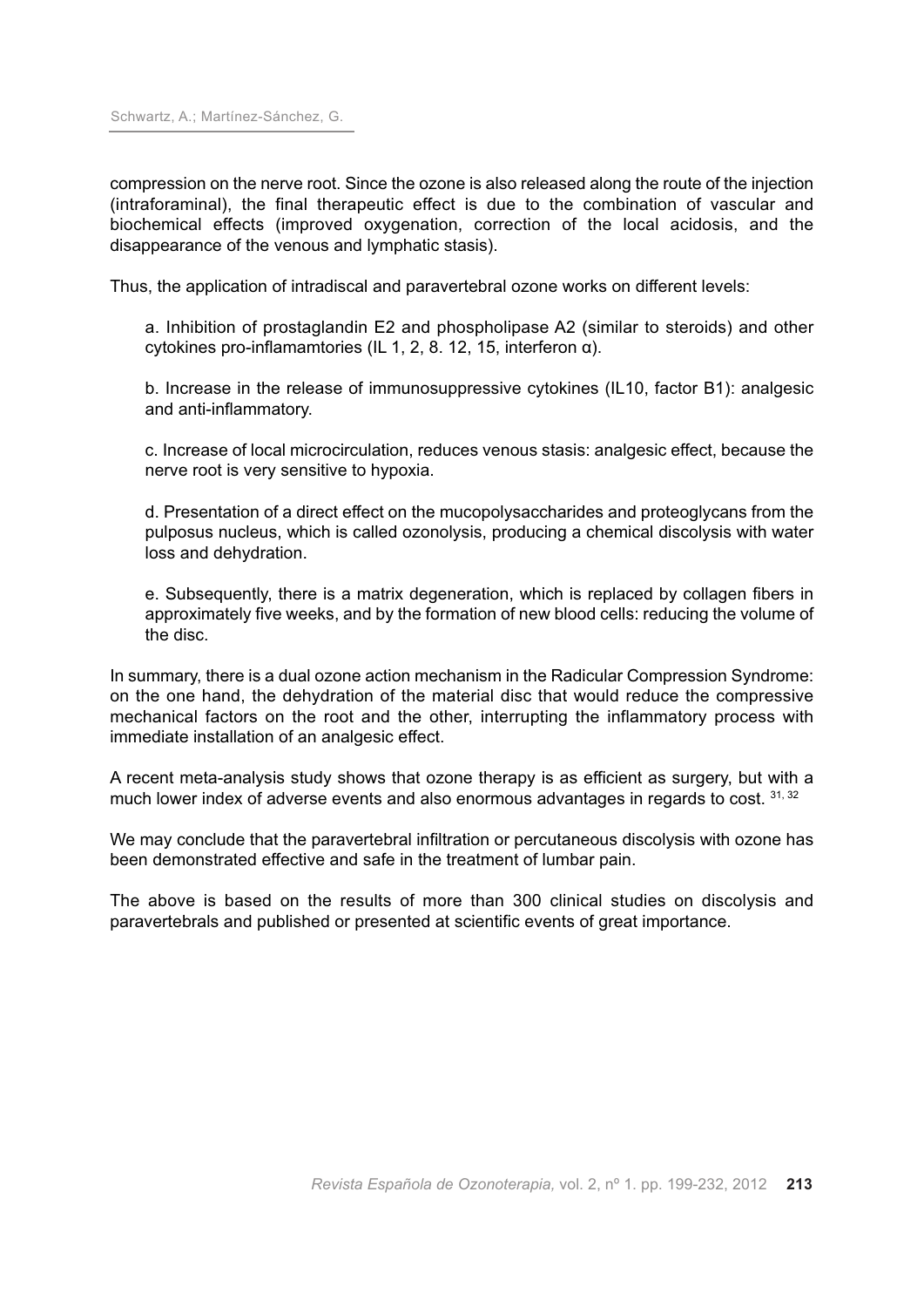## **5. Clinical indications of ozone and adverse reactions**

The principal clinical indications of ozone are shown in Table 1. A broader explanation of the dosage and the general procedures is found in the Madrid Declaration on Ozone Therapy.11

| Especialidad           | Patología                                                            |
|------------------------|----------------------------------------------------------------------|
| Dermatologia           | Herpes Zoster y Simplex, Acné, Eczema                                |
|                        | Lipodistrofía (celulitis), Micosis, Psoriasis, Dermatitis atópica.   |
| Medicina interna       | Hepatitis, diabetes, aterosclerosis, hipertensión arterial,          |
|                        | artrosis, asma, bronquitis crónica, gastritis, ulcera gástrica,      |
|                        | enfermedad de Crohn, estreñimiento crónico, hipotiroidismo.          |
| Nefrologia / Dialisis  | Adyuvante en el tratamiento de patologías isquémico-                 |
|                        | metabólicas.                                                         |
| Neurologia             | Migraña, depresión, cefalea vaso motora, trastornos neuro-           |
|                        | vasculares.                                                          |
| Odontodiatria          | Tratamiento de caries, desinfección de cavidades durante la          |
|                        | cirugía y post operatoria. Periodontitis. Aftas.                     |
| Reumatologia ortopedia | Conflictos disco-radiculares, hernia discal, reumatismo              |
|                        | articular, lumbalgias, artrosis, artropatías, periartritis, artritis |
|                        | reumatoide.                                                          |
| Angiologia             | Insuficiencia venosa, ulcera del diabético, artropatías,             |
|                        | coronopatías, gangrena, úlcera post-flebítica, vasculopatía          |
|                        | periférica.                                                          |
| Ginecologia            | Infecciones bacterianas, por protozoos o micosis; bartolinitis;      |
|                        | vaginitis, menopausia, inflamación pélvica crónica,                  |
|                        | infertilidad.                                                        |
| Inmunologia            | Inmuno-modulador, trastornos autoinmunes, adyuvante en los           |
|                        | tratamientos con radiaciones y en las inmunodeficiencias.            |

*Table 1. Principal therapeutic indications of ozone by specialization*

## **5.1 Adverse reactions**

"Ozone therapy, provided it is applied respecting simple rules, does not have side effects and has very few contraindications." Numerous clinical experiments indicate that the adverse reactions to the treatments with the ozone/oxygen mixture are rare and in the majority of the cases they are related to errors in the administering technique. In Germany in 1988 more than a million autohemotransfusions with ozone were performed without the Department of Control of Adverse Effects Caused by Drugs registering a single adverse event. In this analysis it is necessary to distinguish between the effects that can originate from the application of an incorrect technique and those that can be caused by ozone per se.

Adverse effects produced by ozone therapy: Ozone is not a drug and as such it does not cause side effects, does not cause allergic reactions and in general no interactions with other drugs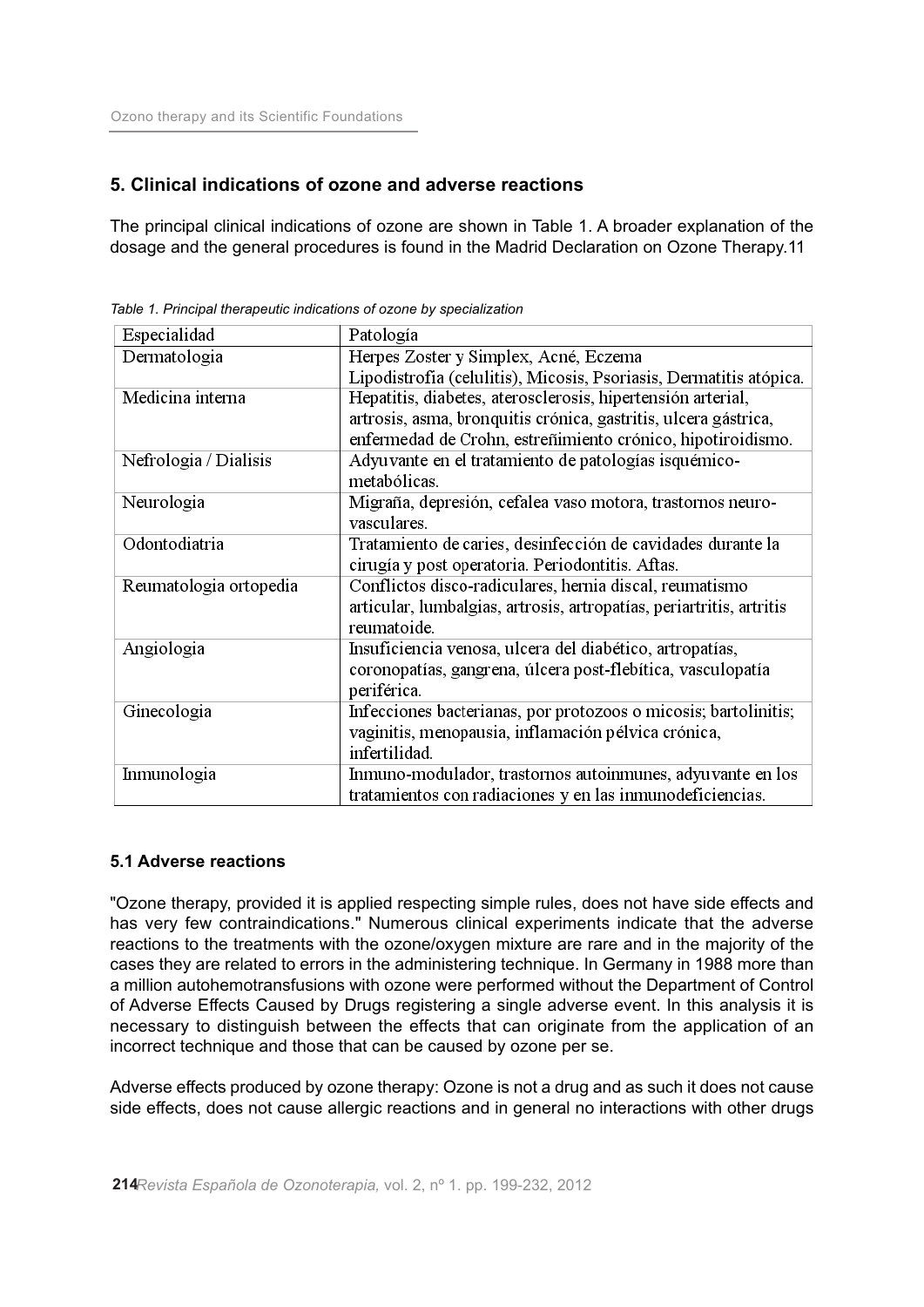have been described. The administering of the ozone in general is well tolerated by the patients; only when excessive doses are used may the patient feel a sensation of heaviness. This discomfort occurs in few patients; it is of short duration and is resolved spontaneously. Only in exceptional cases the painful stimulus induced by the needle puncture or the perception by the patient of his own blood can induce in the patient a vagal crisis (bradycardia, low pressure and sweating) which in general is transitory and does not need pharmacological treatment. Despite this, in every clinic where ozone therapy is practiced there must be a first aid kit and every provision made to act in these cases, although they are of rare occurrence.

The use of plastic bags that are not resistant to ozone can also lead to discomfort such as headaches. If the proper material is not used, the ozone reacts with the plastic material and introduces toxic compounds in the blood that are responsible for the adverse effects described.<sup>33</sup> In summary, the side effects are related to high doses of ozone, inappropriate use of materials, incorrect insertion of the needle, or to subjective factors of each patient. All can be minimized by the therapist if he knows the origin of these secondary effects.

It is important to clarify that ozone as well as oxygen do not cause embolism, due to the fact that the blood is thirsty for them and dissolves them very quickly. The few cases of embolism and death during the practice of ozone therapy have been due to various factors. The direct inoculation of the gas in the blood stream by a physical effect; the coagulation mechanisms are activated by introducing a great volume of gas. In other cases, embolism has been produced when equipment is used that generates medical ozone from the atmospheric air or when the ozone was injected in cavities or within the bone marrow. In all cases, the accidents were produced by iatrogenesis, that is, caused by the irresponsibility of the healthcare personnel that used inappropriate methods or low-quality ozone for the therapy.

When the application of ozone requires using large volumes of gas, for example in lipodystrophy, it is important to make sure by different techniques, such as echocardiography, of the absence of aneurisms in the interatrial septum that are frequently associated with PFO (Patent foramen ovale) which, in turn, is the cause of embolism.

Complications related to the technique: are basically due to the trauma that is caused by the introduction of the needle into the anatomical structures during the penetration. The complications can be: hematomas (due to puncture of a blood vessel or extravasation of blood), pain or paresthesias with radicular distribution to the lower arch (due to contact of the needle with the nerve root) and discitis (inflammation of the inter-vertebral disk) in the case of the intradiscal technique.

In all the cases, the complications can be minimized and their origin is in the use of an incorrect technique. Therefore, an ozone therapy expert has less probabilities of incurring in this type of error. Isolated cases of expulsion of the disc from the vertebral canal have been described in the scientific literature, when the CT-guided intra-discal ozone therapy technique has been performed. Even in these cases an excessive dose of ozone must have been used and the clinical protocols that are in effect for this method must not have been respected.

It is worthwhile to compare the safety of ozone therapy with that which is originated by other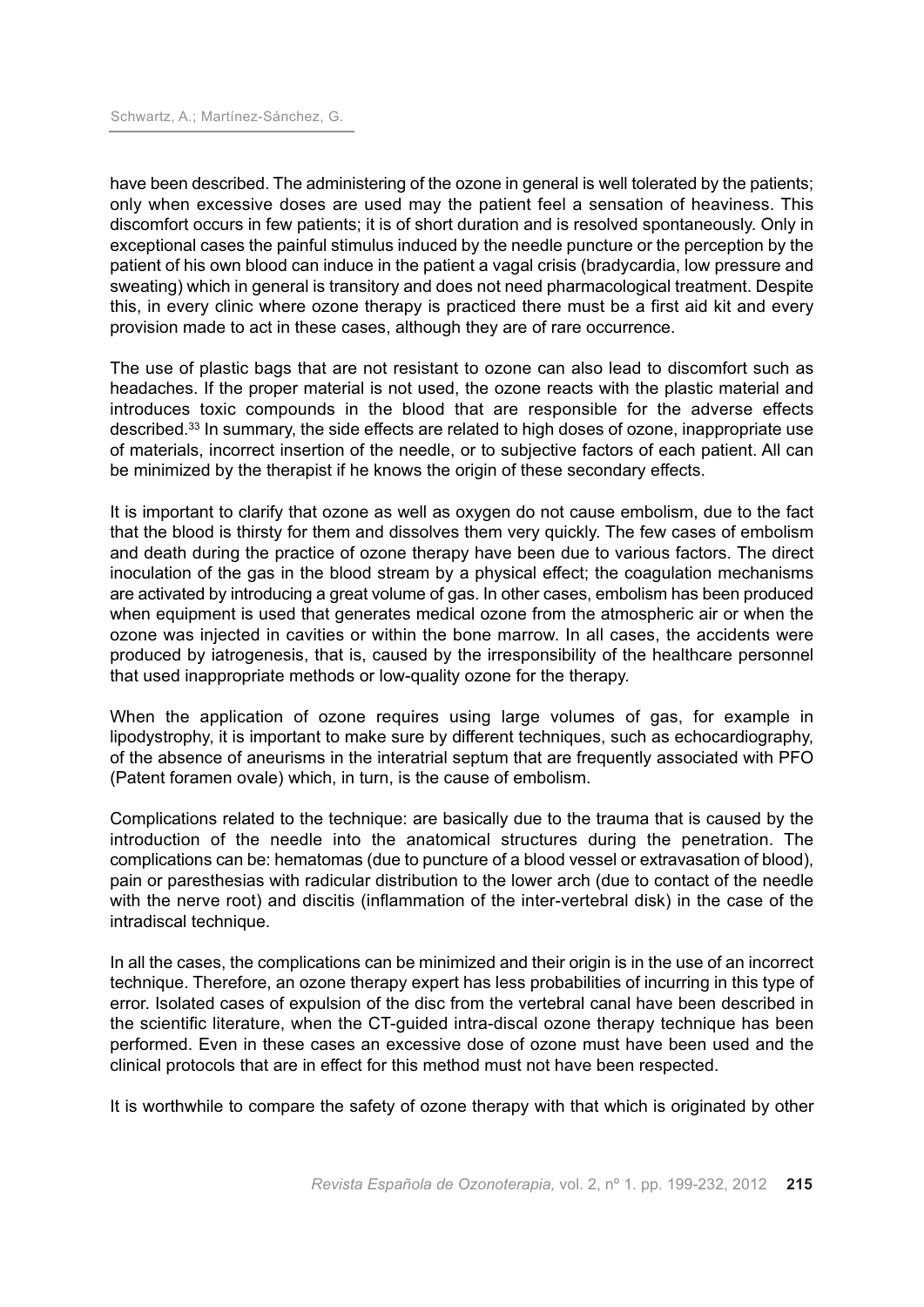factors. For example, by comparing the data from the Center of Disease Control of Atlanta, Georgia (U.S.A.) and the reports of adverse reactions described for ozone therapy of Germany, where it is estimated that around 10 million treatments have been performed in the last 40 years, we can appreciate how low the risk of the use of ozone is.

The studies that best show the complications of ozone therapy are found in the thesis by Jacobs (1986): "Typical Complications in Ozone-Oxygen Therapy". The reasons for the research were the demands being brought by the community of German ozone therapists coming from the physicians that received data from the non-professional press on cases of complications with this new therapeutic method. Starting with this situation, the community of ozone therapists conducted in 1980 (at its own initiative) the analysis of the frequency and the qualitative composition of the complications, in comparison with the results of ozone therapy. 3

In German-speaking territories 2,819 surveys were distributed to all the ozone therapists, of which 644 responses were received. In them, 159 physicians documented 336 cases of complications in 384,775 patients that received this treatment, to which 5,578,238 sessions of ozone therapy were applied. Considering all the cases of complications, they were produced in 6 out of every 100,000 sessions, which meant one complication for each 16,667 cases of ozone application. The cases were analyzed to determine in which the cause of the complication had been the ozone itself; as well as the cases related to its incorrect usage, when the supposed interrelation between the complication and the influence of the ozone had been completely excluded. It was observed that, of the 336 cases of complications, in only 40 of them (16%) the presumed cause had been the ozone, dealing with allergic reactions, phenomena of hypoglycemia and skin conditions in the area of administration. In the remaining 84% of the cases, the complications were not related to the actions of the ozone, but rather they were the result of incorrect anticoagulant treatments; or of other types of improper treatment, such as the use of medication, wrong techniques of administering the ozone and non-sterile handling.

Starting with the 40 cases mentioned above, the calculation of the so-called pure complications coefficient was 0.7 cases in 100,000 sessions of ozone therapy. The author concluded that in comparison with the secondary effects of other types of treatments, this is an insignificant quantity. He cited the data of the representative of the company Sandoz, which shows that of the total number of patients hospitalized in the entire world, intolerance to the medicinal preparations varies between 6.4% and 25%.

If we make a comparative analysis regarding the safety of this therapeutic method, we must necessarily refer to the world plan coordinated by the World Health Organization (WHO) to take on the possible and different causes that may generate the deficiency existing on the subject of hospital safety. This plan indicates that in the industrialized countries, the nosocomial infections complicate between 5% and 10% of the admissions in intensive care of the hospitals. In the developed countries, the intrahospital operations produce greater complications, disability and prolonged hospitalization in 3% to 16%. Each year at least seven million incapacitating complications are produced, which include a million deaths.34 Furthermore, the WHO indicates that out of every ten patients, approximately one is injured while receiving hospital care. 34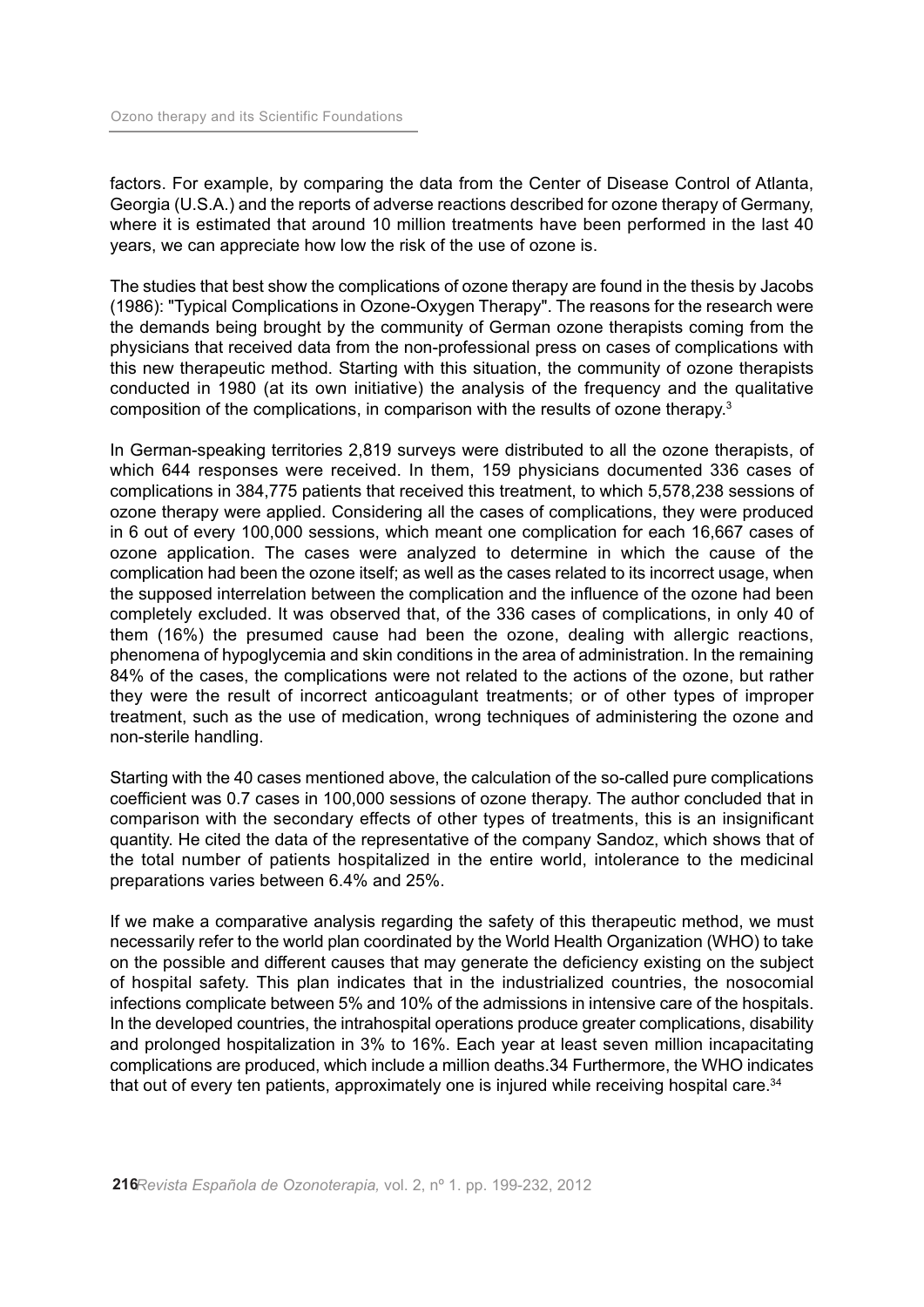In Spain, of 5,624 hospitalized patients analyzed in the National Adverse Effects Study, adverse effects were detected in 1,063 (18.9%). The health care was responsible in 9.3% of the cases, while the hospital care was responsible in 8.4%. Medication was the cause of adverse effects in 37.4% of the cases, nosocomial infections of any type in 25.3% and 25.0% were related to technical problems during a procedure. <sup>35</sup> "Approximately 15% of the patients on whom a central venous catheterization was performed suffered complications, which put in danger the safety of the patient and increases the stays and the costs linked to the hospitalization", indicates a study fostered by the Spanish Society of Intensive Medicine. Critical and Coronary Units (SEMICYUC). 36, 37

Despite the efforts that the hospitals are making to reinforce hospital safety, the figures continue being important. The health care infection rate, which was 6.5% in the years 2003 and 2004 in Spain, increased in 2007 to 7.0%.38 The French newspaper Le Monde indicated that on average "900 medical accidents occur each day in the French hospitals and clinics, of which 400 would be avoidable", citing a study of the French Health Ministry. <sup>39</sup> The most delicate issue is rooted in the fact that the study recognizes that the comparative results of 2009 with respect to the previous survey of 2004 were similar and, therefore, the improvements were minimal.<sup>40</sup>

In the Spanish intensive care units, the most frequent adverse effects produced directly or that "are associated with greater morbidity and mortality among the critical patients" are: 1) pneumonia related to mechanical ventilation (N-VM), 2) urinary infections related to urethral catheterization (IU-SU), 3) primary bacteremias and those related with vascular catheters (BP-C), 4) secondary bacteremias (BS). 36

The described situation entails a serious economic hemorrhage. Hospital errors –indicates the WHO- have cost some countries between 6 billion to 29 billion U.S. dollars for additional hospital costs, infections acquired in the hospitals, economic loss to the patients, and court processes. The WHO warns that the safety of the patient is today a global problem that affects all the countries, regardless of their economic development.<sup>34</sup> The terrifying level of the cited figures which are devastating in themselves in terms of diseases and human lives, along with the economic drain that it involves, has led the WHO to say that up to 50% of the complications and the deaths could be avoided if the basic required care is observed. 34

It is worthwhile to add what was stated by the Nobel Laureate in Medicine, Richard J. Roberts, when he affirmed that the "drug companies often are not as interested in healing you as in getting your money, so that investigation, suddenly, is diverted to the discovery of drugs that do not heal completely, but chronify the disease and make you experience an improvement that disappears when you stop taking the drug (…) It is usual that pharmaceutical companies are interested in research that doesn't cure but only make illnesses chronic with more profitable drugs that the ones that would completely cure once and forever."41

The above is confirmed when in Spain the adverse effects could have been avoided in 42.8% of the cases.35 The promotion of the campaign of "the practice of clean hands in the hospital centers as a hygienic measure to prevent nosocomial infections, something that, although of common sense, only is complied with in 50% of the centres". <sup>42</sup> In view of the situation of the safety of the medical treatments that we have indicated, we can conclude that the use of intra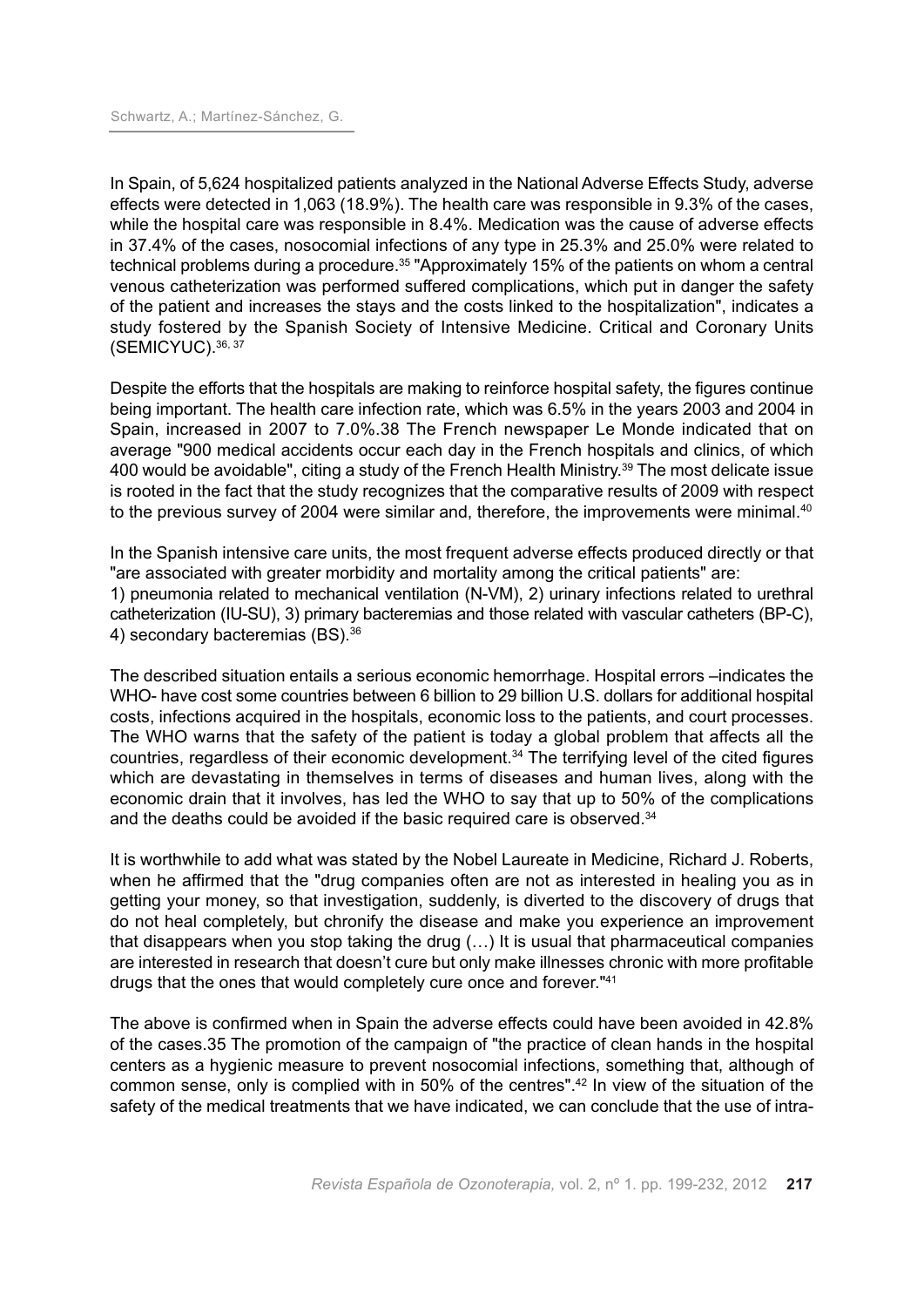hospital ozone would effectively help to reduce the nosocomial infections, thanks to their potent bactericide properties.

On the other hand, around 55 thousand people in the United States and an undetermined number of Europeans may have died for taking VIOXX, one of the selective inhibitors of COX-2.42 On the contrary, how many deaths from ozone have been recorded? None and the accidents recorded were exclusively of malpractice, and not for the effects of the ozone itself. We ask: Why require from ozone therapy safety measures over and above the existing ones described previously? Provided its dosage is correct, the ozone can produce a multitude of useful biological reactions, and possibly invert the chronic oxidative stress of age, chronic infections, diabetes, atherosclerosis, ischemic, degenerative and inflammatory processes. The therapeutic ozone act is interpreted as a non-toxic but real "shock therapy", capable of restoring homeostasis. 44, <sup>45</sup> Therefore, provided its dosage is correct, ozone will be beneficial.

It is clear to the international medical ozone community that ozone must be used in a controlled manner, like any other medication, and there must be good academic training in the application of the therapy. During recent decades, great efforts have been made and continue to be made to examine ozone therapy in a more scientific manner. We have at our disposal textbooks and the Revista Española de Ozonoterapia, ISSN 2174-3215, indexed in Lantidex and Dialnet. This journal is governed under the international publication standards. Each year international congresses are organized and in the case of Spain, AEPROMO has achieved that all its congresses have been recognized as "events of health interest".

## **6. Contraindications for the use of ozone therapy**

The contraindications for the use of ozone are basically those due to ethical or specific deontological situations: 1) Patients that suffer a significant deficit of glucose 6 phosphate dehydrogenase (favism). These persons should not receive this treatment, since an oxidation of the red blood cells could occur, causing hemolysis, due to their not having the protective systems against oxidation. 2) In some abnormal situations (imbalance) in patients with hyperthyroidism and thrombocytopenia. 3) Severe cardiovascular instability (recent myocardial infarction). 4) Convulsive states. 5) Hemorrhagic conditions. 5

Ozone therapy is not a panacea; it has precise indications in which great therapeutic success is attained, others in which its success is medium and others in which it is not useful.

## **7. Who can perform ozone therapy?**

Ozone therapy must be performed by a physician or by a dentist; or by a veterinarian in the case of animals. The basic reason is that this type of treatment, if used improperly, exposes the patient to serious risks. For example, if the injections are performed at an improper depth (directly in the veins), with non-sterile needles, at an excessive dosage, among others, they can lead to serious adverse effects such as the risk of infections or collapse due to excessive vasodilatation.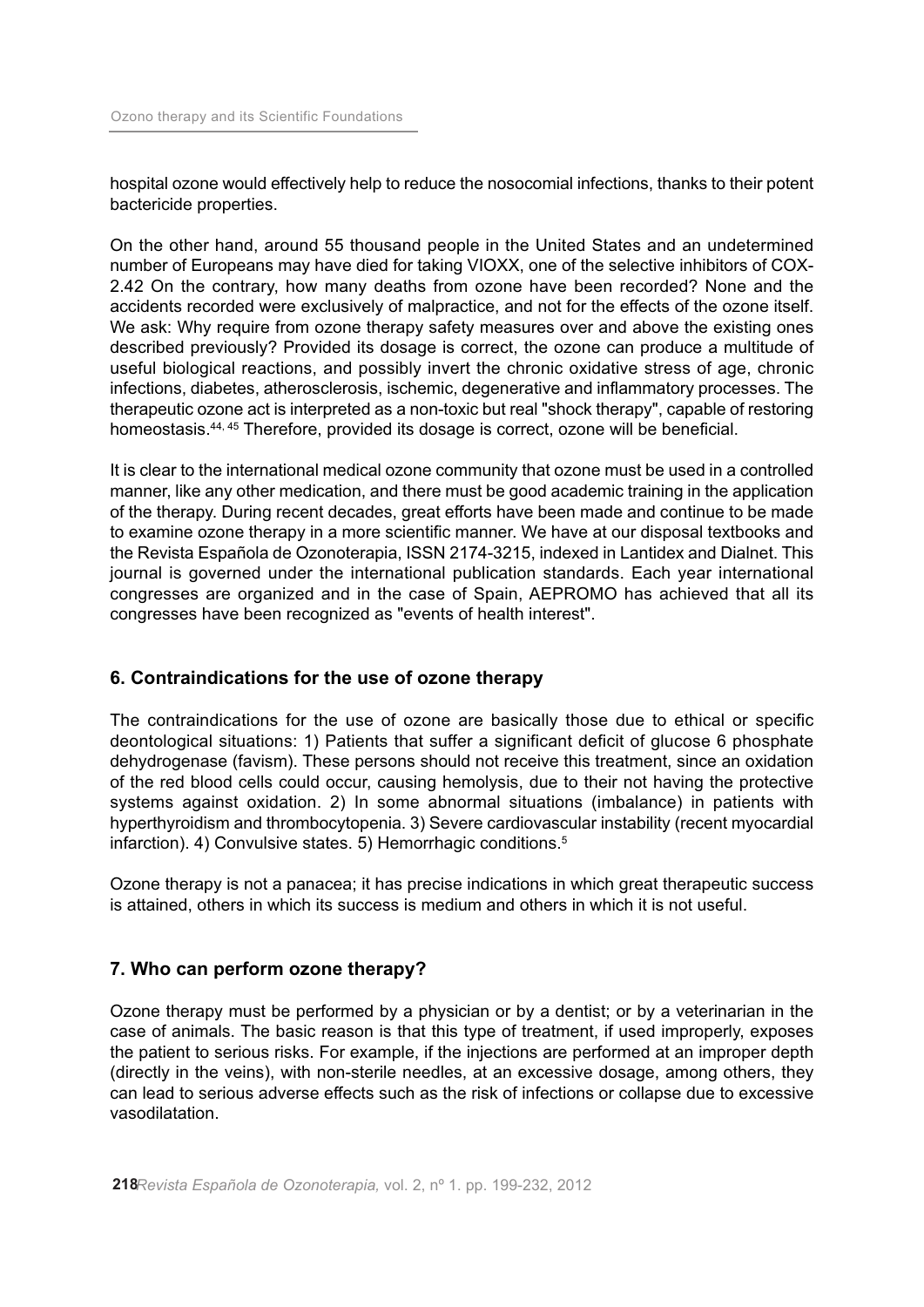Due to the scarcity of controls on this therapy and the non-existence of clear rules in this regard in the majority of the countries where it is practiced, upon occasion ozone therapy has been practiced by personnel that do not know with precision the correct protocols to follow and therefore they have exceeded the dose, the number of injections, and the frequency with which the treatment is repeated. They have used machines not suitable for generating quality medical ozone, failed to obtain satisfactory results or even worse, they have caused damage to the patients. This is the reason why the international medical ozone community is acting to advocate for the establishment of controls and regulation of the therapy through the corresponding health institutions, duly advised by the existing scientific associations of ozone therapy or even better, by the International Scientific Committee of Ozone Therapy (ISCO3) directly. The ISCO3 is a committee formed by 21 prominent worldwide experts in ozone therapy, who in this position do not represent any association or any commercial company.

## **8. Conclusions**

There is much scientific evidence on the clinical use of ozone. The physiological formation of a mediator similar to ozone during inflammation is an indicator of its potential as a new biomolecule. This discovery implies additional efforts to clarify the hypotheses about its action mechanism and to advance towards the execution of more in-depth randomized and standardized clinical studies. Furthermore, the action mechanisms for the ozone on the biomolecules of the blood, with the consequent generation of various messengers responsible for its biological effects, have been clear since 2002. Official medicine does not take into account the effectiveness of ozone therapy, principally because: 1) It is excessively centered on the molecular mechanisms of drug-receptor interaction and ignores the capacity of ozone as a prodrug. 2) Most clinics are not aware that ozone can dramatically change the course of several diseases by means of the activation of multiple pathways. 3) The pharmaceutical industry has a good reason for ignoring ozone, since it costs almost nothing, is not patentable and does not produce wealth. The lack of sponsors is also a constant obstacle since it makes it impossible to find grants for controlled, multi-center and randomized studies comparable to those that the pharmaceutical companies finance. The clinical trials, the number of books and articles on basic and applied subject relating to ozone therapy grow daily. The professionals who practice ozone therapy must know all the steps to carry out the clinical trials to make this discipline stronger and more credible and to support it with scientific rigor from the clinical point of view. The battle for the regularization of this medical practice in the different countries where it is being practiced must also continue.

#### **Annex I. List of books on the subject of ozone therapy**

(Chronological order, last ten years)

Lamberto Re, Gregorio Martínez Sánchez. Emerging therapies: ozone. What the patient should know and how the doctor must act. Aracne Editrice, Roma 2012. ISBN: 978-88-548-4672-2.

Adriana Schwartz et al. Guía para el uso médico del ozono: fundamentos terapéuticos e indicaciones. Asociación Española de Profesionales Médicos en Ozonoterapia, AEPROMO.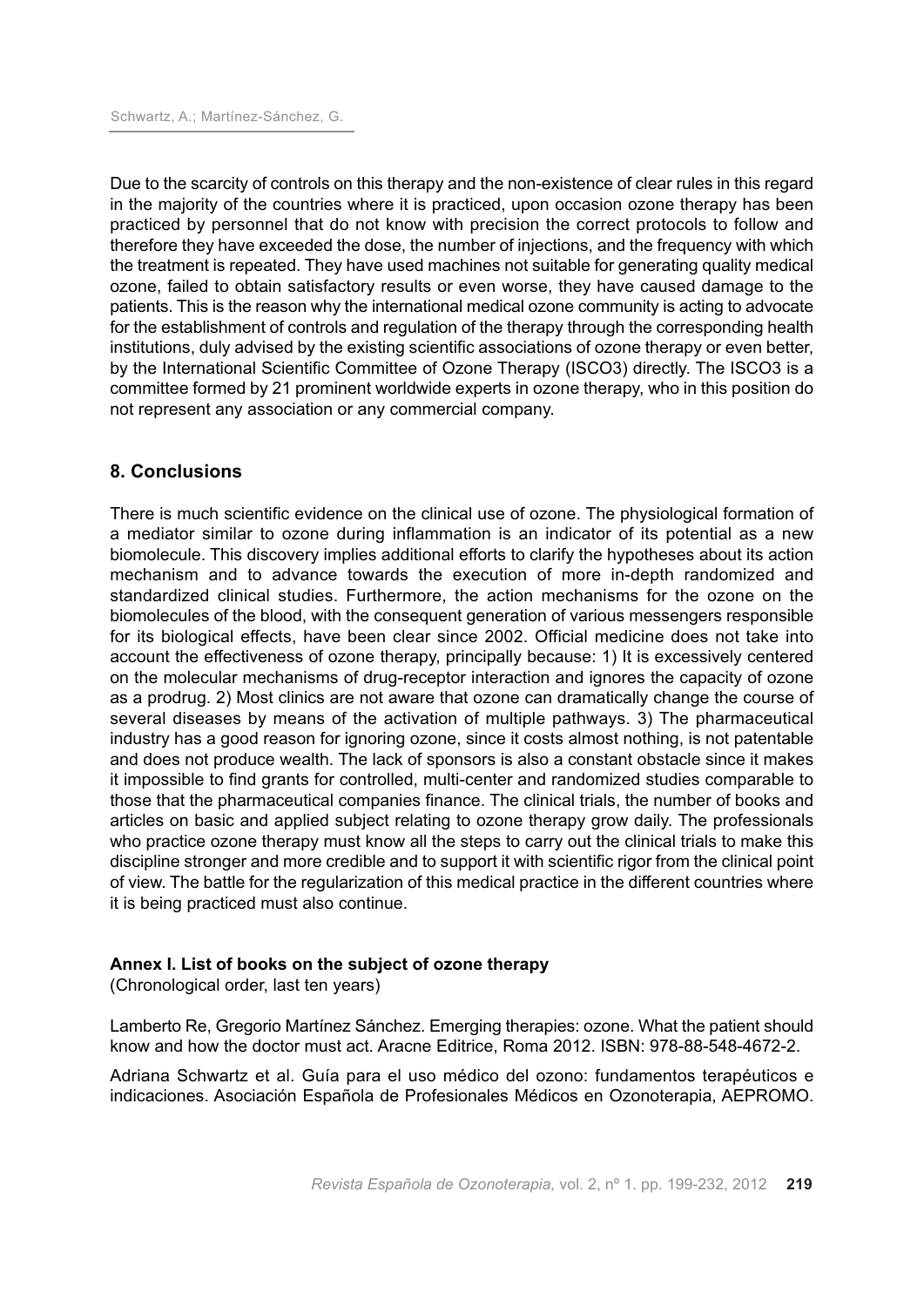Madrid, 2011. 315 p. + XVIII + 11 p. láminas de color. ISBN: 978-84-615-2244-6.

Lamberto Re, Gregorio Martínez Sánchez. Terapias emergentes: ozono. ¿Qué debe saber el paciente y cómo el médico debe actuar? Aracne Editrice, Roma 2011. ISBN: 978-88-548-3706-5.

Lamberto Re, Gregorio Martínez Sánchez. Terapie emergenti: ozono. Cosa il paziente deve sapere e come il medico deve agire. Aracne Editrice, Roma 2011.ISBN: 978-88-548-3445-3.

Bocci, Velio.Oxygen-Ozone Therapy: A Critical Evaluation. 472 pp. Publisher: Springer; 1st Edition. (December 6, 2010). Language: English. ISBN-10: 9048160081. ISBN-13: 978- 9048160082.

Bocci, Velio. Ozone: A new medical drug.Springer, Netherlands 2010. 295 pages. Publisher: Springer; 1st Edition. (December 1, 2010). Language: English. ISBN-10: 9048168058. ISBN-13: 978-9048168057.

Viebahn-Hänsler, R. Ozon-Sauerstoff-Therapie Ein praktisches Handbuch. Haug/Thieme, Stuttgart 106 pp (2009).ISBN978-3-8304-7310-7.

Maslennikov, Oleg V.; Claudia N. Kontorshchikova & Irina A. Gribkova. Ozone Therapy in Practice: Health Manual. Ministry of Health Service of the Russian Federation. The State Medical Academy of Nizhny Novgorod, Nizhny Novgorod, Russia (2008).

Menéndez Cepero, Silvia et al. Ozono Apectos Básicos y Aplicaciones Clínicas Centro de Investigaciones del Ozono, La Habana, Cuba. Ed. CENIC ISBN 959-7145-06-5. (2008)

Fahmy Z. The Application of Ozone Therapy in Pain Management, Rheumatic and Orthopaedic Diseases. German Medical association of Ozone Application in Prevention and therapy.(2008) ISBN 978-3-00-023777-5.

N. B. Petrukhina I. V. Bezrukova Ozone therapy in periodontal practice [Ozonoterapiya v parodontologicheskoy praktike]. Meditsinskoe informatsionnoe agenstvo (2008).SBN-10: 5894816912.ISBN-13: 978-5894816913.

Viebahn-Hänsler, R.The Use of Ozone in Medicine. ODREI-Publishers, 5th English edition, 176 pp. (2007) ISBN 978-3-934181-02-1.

Cidón Madrigal, J.L. Tratado de Ozonoterapia 2 Ed., 2007. ISBN 9788461176892

Nathaniel Altman. The Oxygen Prescription: The Miracle of Oxidative Therapies. 384 pages. Healing Arts Press. March 10, 2007. ISBN-10: 1594771774. ISBN-13: 978-1594771774.

Viebahn-Hänsler,R., Knoch H.G. (ed.) Ozon-Handbuch. Grundlagen - Praevention – Therapie.Ecomed-Verlag, 11.Erg. ca 700 S. (2006) ISBN 3-609-76540-2.

Bocci, Velio.Ozone: A new medical drug.Springer, Netherlands 2005.

Lynch, Edward (Ed.), Ozone: The Revolution in Dentistry. Quintessence Publishing 2005.

Bocci, Velio.Oxygen-Ozone Therapy: A Critical Evaluation. Kluwer Academic Publishers, Dordrecht, Netherlands, 2002.

Viebahn-Hänsler, Renate & Andrew Lee. The Use of Ozone in Medicine: A. Practical Handbook (4th revised ed.) 2002. 148 pages.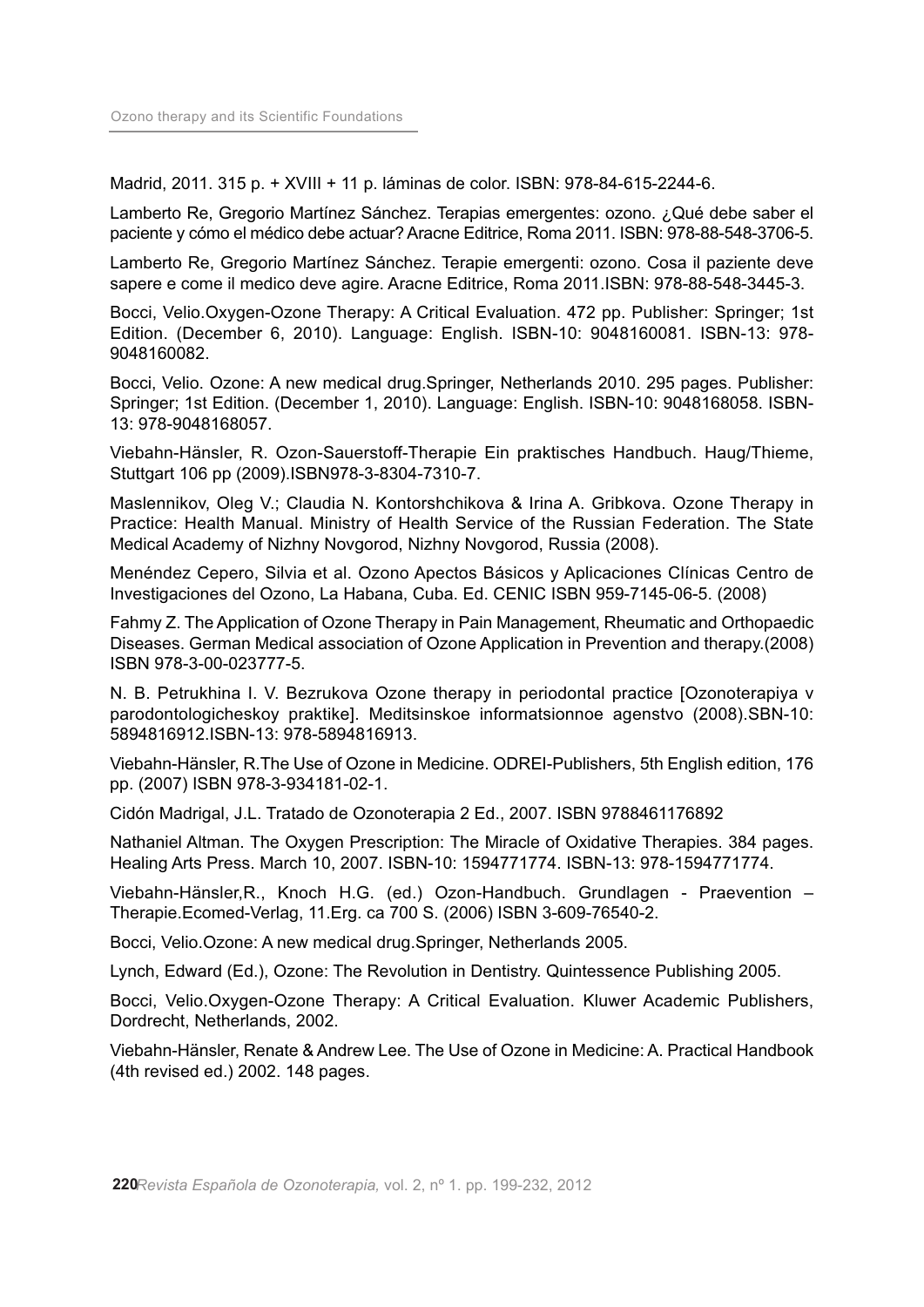## **Annex II. List of the most important scientific articles on the subject of ozone therapy**

Last five years, only on clinical applications. According to the database of the ISCO3 (https://www.zotero.org/groups/isco3\_ozone(items) and PubMed, up to March 2012.

## **2012**

Bocci V, Zanardi I, Borrelli E, Travagli V. Reliable and effective oxygen-ozonetherapy at a crossroads with ozonated saline infusion and ozone rectal insufflation. J Pharm Pharmacol. 2012 Apr;64(4):482-9.

Daif ET. Role of intra-articular ozone gas injection in the management of internal derangement of the temporomandibular joint.Oral Surg Oral Med Oral Pathol Oral Radiol Endod.2012 Feb 28.

De Oliveira Magalhaes FN, Dotta L, Sasse A, Teixera MJ, Fonoff ET.OzoneTherapy as a Treatment for Low Back Pain Secondary to Herniated Disc: A Systematic Review and Metaanalysis of Randomized Controlled Trials. Pain Physician. 2012 Mar;15(2):E115-29.

León Fernández OS, Pantoja M, Díaz Soto MT, Dranguet J, García Insua M, Viebhan-Hánsler R, Menéndez Cepero S, Calunga Fernández JL. Ozone oxidative post-conditioning reduces oxidative protein damage in patients with disc hernia. Neurol Res. 2012 Jan;34(1):59-67.

Yu Z, Luo W, Wang B. [Targeted injection of ozone through the posterior approach via the spinal canal and dural sac for treating lumbar disc herniation].Nan Fang Yi Ke Da Xue Xue Bao. 2012 Feb;32(2):243-6.

## **2011**

Alberto PO. Ozone the one and only drug.Acta Neurochir Suppl. 2011;108:143-6.

Andreula C. Ozonetherapy.Neuroradiology. 2011 Sep;53 Suppl 1:S207-9.

Baabor MG, Vázquez PF, Sánchez JA. Automated nucleotomy and nucleolysis with ozone. Acta Neurochir Suppl. 2011;108:97-101.

Bocci V, Zanardi I, Travagli V. Oxygen/ozone as a medical gas mixture.A critical evaluation of the various methods clarifies positive and negative aspects. Med Gas Res. 2011 Apr 28;1(1):6.

Bocci V, Zanardi I, Travagli V. Ozone: a new therapeutic agent in vascular diseases. Am J Cardiovasc Drugs. 2011;11(2):73-82

Bocci VA, Zanardi I, Travagli V. Ozone acting on human blood yields a hormetic dose-response relationship. J Transl Med. 2011 May 17;9:66.

Bonetti M, Fontana A, Martinelli F, Andreula C. Oxygen-ozonetherapy for degenerative spine disease in the elderly: a prospective study. Acta Neurochir Suppl. 2011;108:137-42.

Borrelli E. Mechanism of action of oxygen ozonetherapy in the treatment of disc herniation and low back pain. Acta Neurochir Suppl. 2011;108:123-5.

Calunga JL, Paz Y, Menéndez S, Martínez A, Hernández A. [Rectal ozonetherapy for patients with pulmonary emphysema].Rev Med Chil. 2011 Apr;139(4):439-47.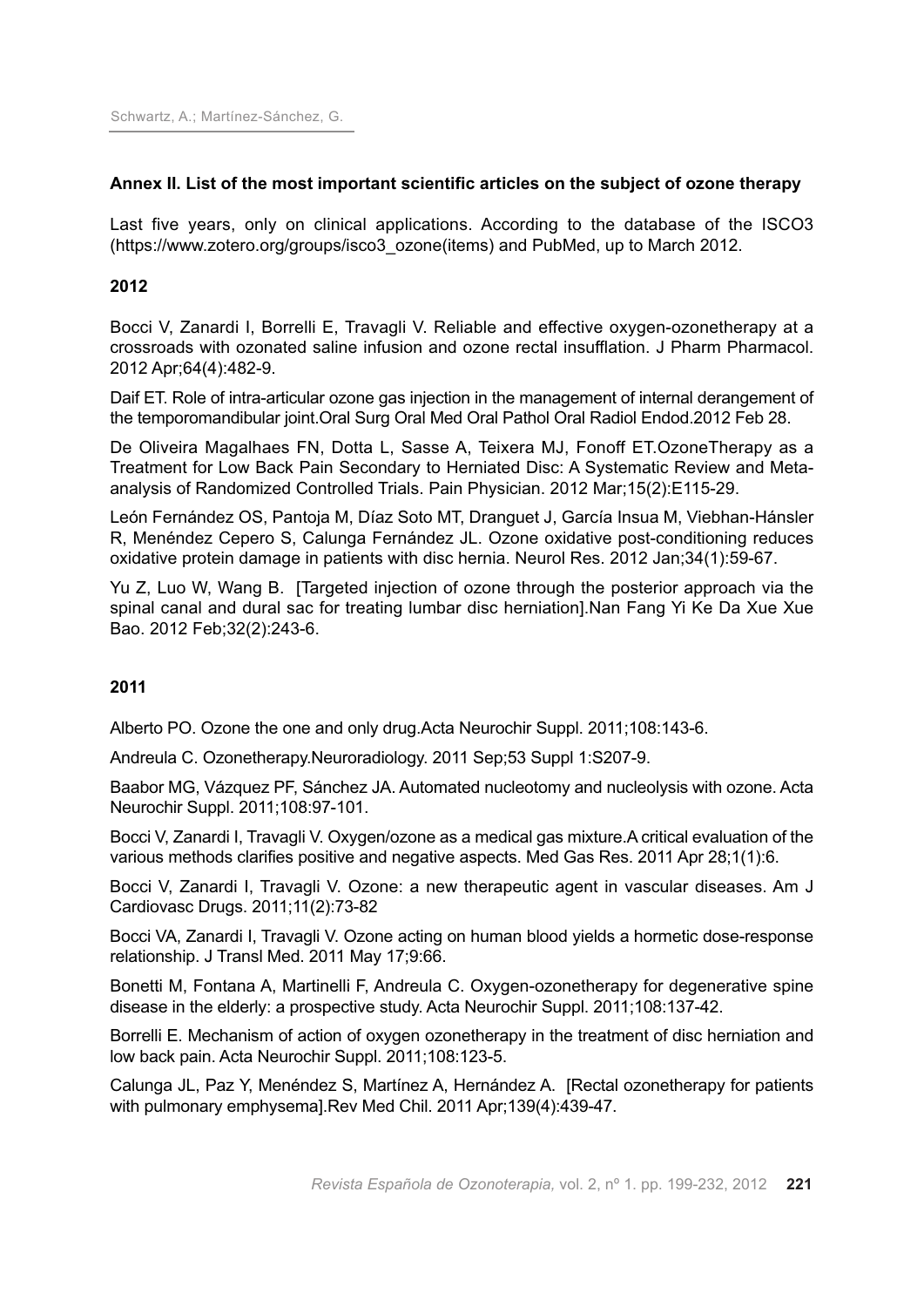Clavo B, Suarez G, Aguilar Y, Gutierrez D, Ponce P, Cubero A, Robaina F, Carreras JL. Brain ischemia and hypometabolism treated by ozonetherapy. Forsch Komplementmed. 2011;18(5):283-7.

Dhingra K, Vandana KL. Management of gingival inflammation in orthodontic patients with ozonated water irrigation-a pilot study. Int J Dent Hyg. 2011 Nov;9(4):296-302.

Grudianov AI, Makeeva MK. [Using ozone for dental caries treatment]. Stomatologiia (Mosk). 2011;90(5):73-5.

Huth KC, Quirling M, Lenzke S, Paschos E, Kamereck K, Brand K, Hickel R, Ilie N. Effectiveness of ozone against periodontal pathogenic microorganisms. Eur J Oral Sci. 2011 Jun;119(3):204-10.

Inal M, Dokumacioglu A, Özcelik E, Ucar O.The effects of ozonetherapy and coenzyme  $Q_{10}$ combination on oxidative stress markers in healthy subjects. Ir J Med Sci. 2011 Sep;180(3):703-7.

Lamberto Re, Gregorio M. Sánchez, Nabil Mawsouf. Clinical evidence of ozone interaction with pain mediators. Saudi Med J 2011; Vol. 32 (12) 1363:1367.

Mamedov RA, Agamirova AN, Dadashev AI, Gasymov ÉM, Kurbanov FS, Dobrovol'skiĭ SR. [The use of ozone and low-intensive laser irradiation in complex treatment of complicated duodenal ulcer]. Khirurgiia (Mosk). 2011;(7):53-5

Martínez-Sánchez G, Pérez-Davison G, Re L, Giuliani A. Ozone as ushapeddoseresponsesmolecules (hormetins). Dose Response. 2010 May 10;9(1):32-49.

Masini M, Calaca A, Minimally invasive treatment for refractory low back pain, targeted by epidural endoscopy with O2/O3 and steroid therapy. Acta Neurochir Suppl. 2011;108:33-7.

Ozler M, Akay C, Oter S, Ay H, Korkmaz A. Similarities and differences of hyperbaric oxygen and medical ozone applications. Free Radic Res. 2011 Nov;45(11-12):1267-78

Raafat Abdelaziz R, Mosallam RS, Yousry MM. Tubular occlusion of simulated hypersensitive dentin by the combined use of ozone and desensitizing agents. Acta Odontol Scand. 2011 Nov;69(6):395-400

Sagai M, Bocci V, Mechanisms of Action Involved in OzoneTherapy: Is healing induced via a mild oxidative stress? Med Gas Res. 2011 Dec 20;1:29.

Saini R. Ozonetherapy in dentistry: A strategic review. J Nat Sci Biol Med. 2011 Jul;2(2):151-3

Shah P, Shyam AK, Shah S. Adjuvant combined ozonetherapy for extensive wound over tibia. Indian J Orthop. 2011 Jul;45(4):376-9.

Wainstein J, Feldbrin Z, Boaz M, Harman-Boehm I. Efficacy of ozone-oxygen therapy for the treatment of diabetic foot ulcers. Diabetes Technol Ther. 2011 Dec;13(12):1255-60.

Zaky S, Kamel SE, Hassan MS, Sallam NA, Shahata MA, Helal SR, Mahmoud H. Preliminary results of ozonetherapy as a possible treatment for patients with chronic hepatitis C. J Altern Complement Med. 2011

Zubarev PN, Risman BV.[Ultrasonic cavitation and ozonization in treatment of patients with pyonecrotic complications of diabetic foot syndrome].Vestn Khir Im I I Grek. 2011;170(1):48-53.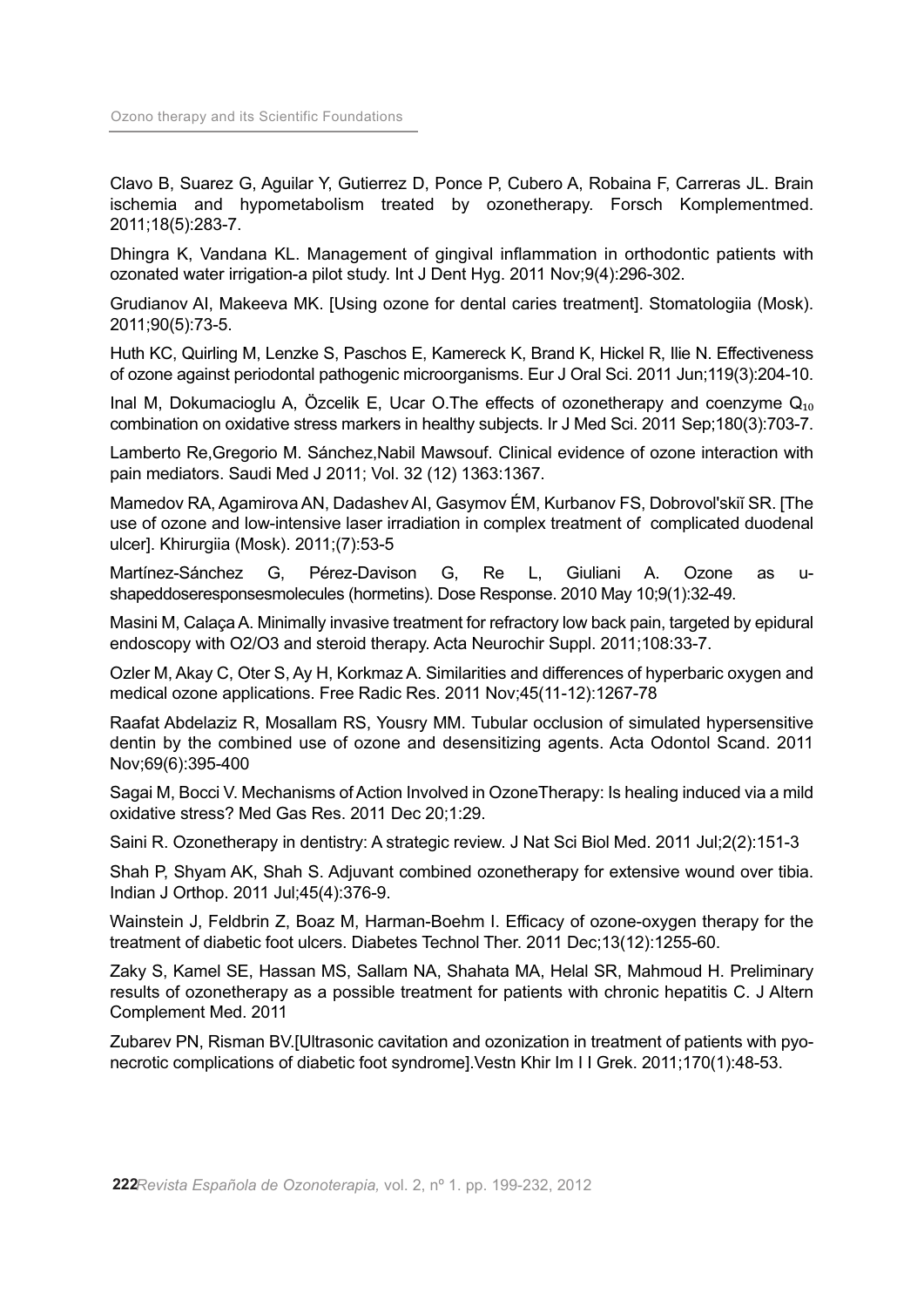## **2010**

AEPROMO. Madrid Declaration on Ozone Therapy. International Meeting of Ozone Therapy Schools.Madrid, Spain, 2010.

Bariselli A. Non-Invasive Approaches to Back Pain in Patients with Somatization. International Journal of Ozone Therapy, 9(1) 2010:30.

Bitkina OA, Kopytova TV, Kontorshchikova KN, Bavrina AP.[Oxidative stress level in patients with rosacea and a rationale for the therapeutic use of an ozone-oxygen mixture].Klin Lab Diagn.2010 Apr;(4):13-6. Russian.

Bocci V. The failure of the ACCLAIM trial is due to an irrational technology. International Journal of Cardiology 2010, 139: 304-305

Bocci V., I. Zanardi, V. Travagli. Ozonation of human HIV-infected plasmas for producing a global vaccine.How HIV-patients may help fighting the HIV pandemia. Virulence 2010, 3: 212-214.

Bocci V., I. Zanardi, V. Travagli. Potentiality of oxygen-ozone therapy to improve the health of aging people.Current Aging Science 2010, 3: 177-187.

Bocci V., I. Zanardi, V. Travagli. The irrationality of a non-specific immunomodulation therapy used in cardiovascular diseases deserves a critical comment. Atherosclerosis 2010, 211: 38-39

Bocci V., V. Travagli, I. Zanardi. May Oxygen-Ozone Therapy Improves Cardiovascular Disorders? International Journal of Ozone Therapy 9(2) 2010:97-104.

Bocci V. Oxygen-Ozone Therapy Could Help Patients with Sickle Cell Disease. International Journal of Ozone Therapy 9(1), 2010: 5-6.

Brina L., A.G. Popandopulo. Lumbar Vertebral Disc Pathology. New Frontieres: Ozone + Stem Cells. International Journal of Ozone Therapy 9: 86-92, 2010

Brina L..Lumbar Disc Disease: 10 years of Experience in Paravertebral Infiltration with Oxygen-Ozone Mix. International Journal of Ozone Therapy 9: 93-96, 2010.

Gu XB, Yang XJ, Zhu HY, Xu YQ, Liu XY. Effect of medical ozone therapy on renal blood flow and renal function of patients with chronic severe hepatitis.Chin Med J (Engl). 2010 Sep;123(18):2510-3.

Kolesova OE, Vasil'ev IT, Volkhovskaia NB, Mumladze RB, Tkachenko SB, Savina GD.[Correction of the antioxidative system during ozone therapy in peritonitis] Vestn Ross Akad Med Nauk. 2010;(5):34-9. Russian.

Moretti M. Can Oxygen–Ozone Injections in Sport Overuse Tendinopathies be a Valid Alternative to Cortisone Therapy? International Journal of Ozone Therapy 9(1), 2010: 21-24.

Moretti M. Effectiveness of Treatment with Oxygen-Ozone and Hyaluronic Acid in Osteoarthritis of the Knee. International Journal of Ozone Therapy 9(1) 2010: 25-29.

Rothchild J.A., R.E. Harris, P.J. Mollica. Current Concepts of Oxygen Ozone Therapy for Dentistry in the United States. International Journal of Ozone Therapy 9: 105-108, 2010.

Steppan J, Meaders T, Muto M, Murphy KJ. A metaanalysis of the effectiveness and safety of ozone treatments for herniated lumbar discs. J Vasc Interv Radiol. 2010 Apr;21(4):534-48.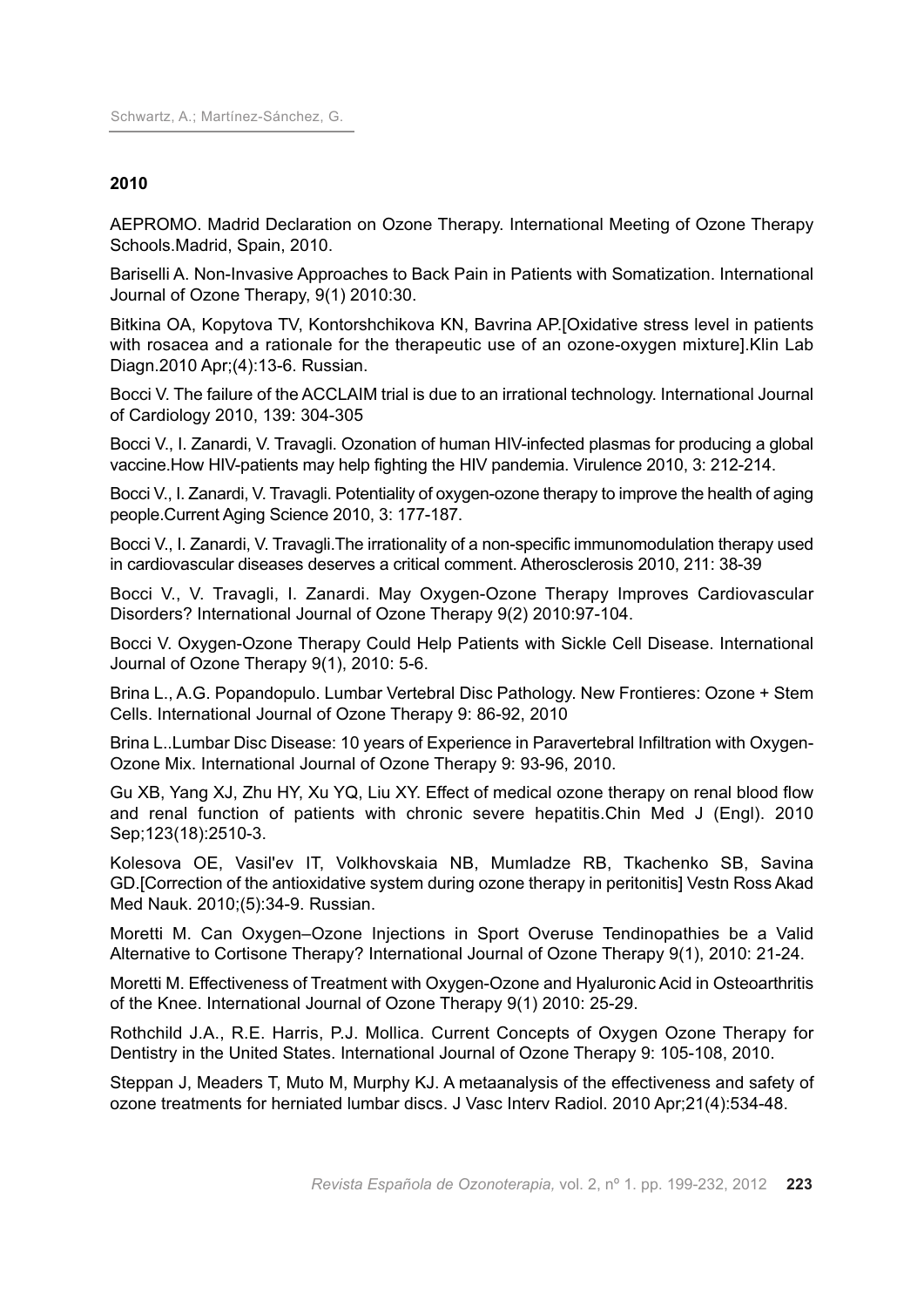Travagli V., I. Zanardi, A. Gabbrielli, E. Paccagnini, V. Bocci. Are dialysis devices usable as ozone gas-exchangers? Artificial Organs. 2010, 106: 170-175.

Travagli V., I. Zanardi, P. Bernini, S. Nepi, L. Tenori, V. Bocci. Effects of ozone blood treatment on the metabolite profile of human blood. International Journal of Toxicology. 2010, 29: 165-174.

#### **2009**

Belianin II, Shmelev EI.[Ozone therapy for protracted pneumonias].Probl Tuberk Bolezn Legk. 2009(3):28-33.

Bocci V., E. Borrelli, V.Travagli, I. Zanardi. The ozone paradox: ozone is a strong oxidant as well as a medical drug. Medicinal Research Reviews. 2009, 4: 646-682.

Bocci V., I. Zanardi, D. Michaeli, V. Travagli. Mechanisms of action and chemical-biological interactions between ozone and body compartments: a critical appraisal of the different administration routes. Current Drug Therapy. 2009, 4: 159-173.

Bocci V., N.Di Paolo.Oxygen-ozone therapy in medicine: an update. Blood Purification 2009, 28: 373-376.

Bocci V., V. Travagli, I. Zanardi. Letter to Journal of Laryngology & Otology. Journal of Laryngology & Otology. 2009, 123: 820.

Bocci V., V. Travagli, I. Zanardi. May oxygen-ozone therapy blocks the progression of cardiovascular disorders? Cardiovascular & Haematological Disorders - Drug Targets. 2009, 9: 78-85.

Bocci V., V. Travagli, I. Zanardi.The failure of HIV vaccines. A new autovaccine may overcome some problems. Medical Hypotheses. 2009, 72: 662-664.

Burgassi S, Zanardi I, Travagli V, Montomoli E, Bocci V. How much ozone bactericidal activity is compromised by plasma components? J Appl Microbiol. 2009 May;106(5):1715-21.

Burgassi S., I. Zanardi, V. Travagli, E. Montomoli, V. Bocci. How much ozone bactericidal activity is compromised by plasma components? Journal of Applied Microbiology. 2009, 106: 1715-1721.

Calunga JL, Trujillo Y, Menendez S, et al. Ozone oxidative post-conditioning in acute renal failure.J Pharm Pharmacol. 2009 Feb;61(2):221-7.

Faus Vitoria J. Benign Prostatic Hypertrophy (BPH) Treated with Ozone Therapy. International Journal of Ozone Therapy. 2009, 8(1): 75-89.

Guvena, G. Gundogdu, S. Sadir, T. Topal, E. Erdogan, A. Korkmaz, I. Surer, H. Ozturk.The efficacy of Ozone Therapy in Experimental Caustic Esophageal Burn. International Journal of Ozone Therapy. 2009, 8(1): 62-67.

Kronenberg O, Lussi A, Ruf S. Preventive effect of ozone on the development of white spot lesions during multibracket appliance therapy. Angle Orthod. 2009 Jan;79(1):64-9.

La Tessa G., L. Pasqualetto, M. Ferrara, V. D'agostino, G. Sirabella. Cervical Disc Herniation: Chemodiscolysiswith Intraforaminal and Intradiscal Ct-guided Ozone Injection by Anterolateral Approach. International Journal of Ozone Therapy. 2009, 8(2): 193-197.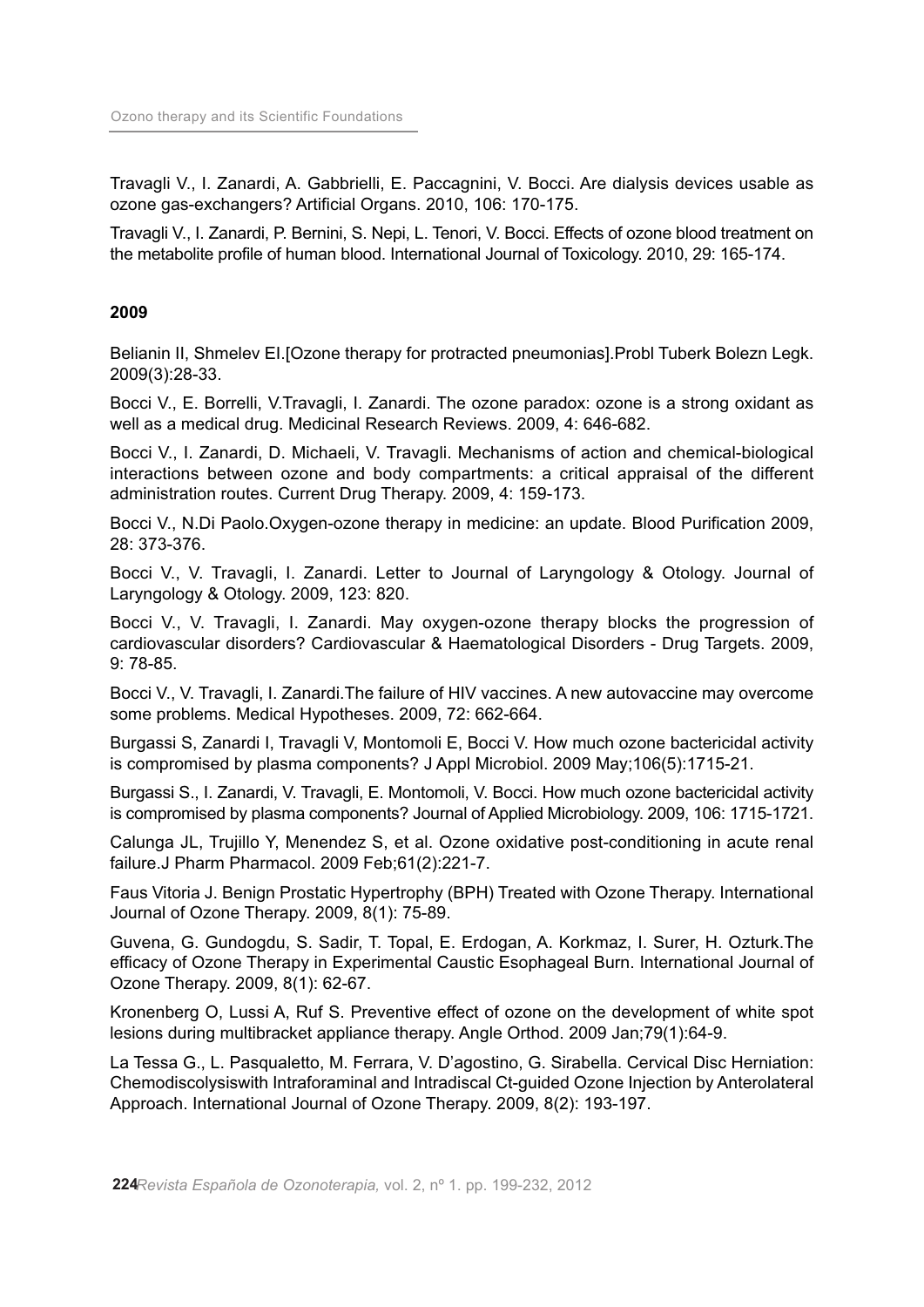Liu W.B., Q-X.Li, X-F.He.Clinical Application of Medical Ozone in the Interventional Therapy for Infertility Caused by Fallopian Tube Adhesion. International Journal of Ozone Therapy2009, 8(2): 198-201.

Loncar B, Stipetic MM, Matosevic D, Tarle Z. Ozone application in dentistry. Arch Med Res. 2009 Feb;40(2):136-7.

Menéndez S., J. Calunga, A. Balbín. Application of Ozone Therapy in the Treatment of Herniated Disk. International Journal of Ozone Therapy2009, 8(1): 54-61.

Neronov VA. [Experience with the use of ozone for the treatment of chronic viral hepatitis] Vopr Kurortol Fizioter Lech Fiz Kult. 2009 Nov-Dec;(6):14-7. Russian.

Paoloni M, Di Sante L, Cacchio A, et al. Intramuscular oxygen-ozone therapy in the treatment of acute back pain with lumbar disc herniation: a multicenter, randomized, double-blind, clinical trial of active and simulated lumbar paravertebral injection. Spine. 2009 Jun 1;34(13):1337-44.

Peng J., H. Xing, B. Zhang, F.wu, J. Guo, X-F.He. Analysis of The Efficacy of Ozone Therapy on Lumbar Disc Herniation. International Journal of Ozone Therapy. 2009, 8(2): 206-210.

Ragab A, Shreef E, Behiry E, Zalat S, Noaman M. Randomised, double-blinded, placebocontrolled, clinical trial of ozone therapy as treatment of sudden sensorineural hearing loss. J Laryngol Otol. 2009 Jan;123(1):54-60.

Staal JB, de Bie RA, de Vet HC, Hildebrandt J, Nelemans P. Injection therapy for subacute and chronic low back pain: an updated Cochrane review. Spine. 2009 Jan 1;34(1):49-59.

Tanbouli T., M.N. Mawsouf, L. Re, G. Martínez-Sánchez, G. Saaed, S.M. El Badry, A.B. Nashed. Effect of Ozone Therapy on Foetoplacental Blood Flow in Hypertensive Pregnant Women. International Journal of Ozone Therapy2009, 8(2): 211-216.

Wang H.T., H-G. Zhou, H-B.Zhang, P-Z. Jiang, S-M. Jia, J-T.Zhao, R. Liu, Y-H. Zhang, X-F.He. Clinical Value of Dsa-Guided Combined Injection of Ozone and Collagenase in Treating Lumbar Disc Herniation. International Journal of Ozone Therapy. 2009, 8(2): 202-205.

## **2008**

Alexandre A., A. Zalaffi. Electromyographic Analysis of the Outcome of Lumbar Disc Herniation Treated by Intradiscal Oxygen-Ozone Gas Mixture Injection. International Journal of Ozone Therapy. 2008, 7(1):21-24.

Amendola D., B. Bucci, E. Brunetti, M. Martinelli. Ozone Treatment Does Not Induce Toxicity in Human NIH3T3 Fibroblast Cells. International Journal of Ozone Therapy. 2008, 7(2):108-113.

Arena M., G. Savoca, G. Lednyiczky. Percutaneous Paravertebral Infiltration of O2-O3, Bioresonance Magnetotherapy, Transcutaneous Electrical Nerve Stimulation and Psychosomatic Postural Rehabilitation in the Treatment of Degenerative Joint Disease of the Lumbar Spine with Functional Insufficiency of the Vertebral Motor Unit. International Journal of Ozone Therapy. 2008, 7(1):29-36.

Barco G., M. Mameli, C. Adamo. A Case of Prostate Adenocarcinoma with Extracapsular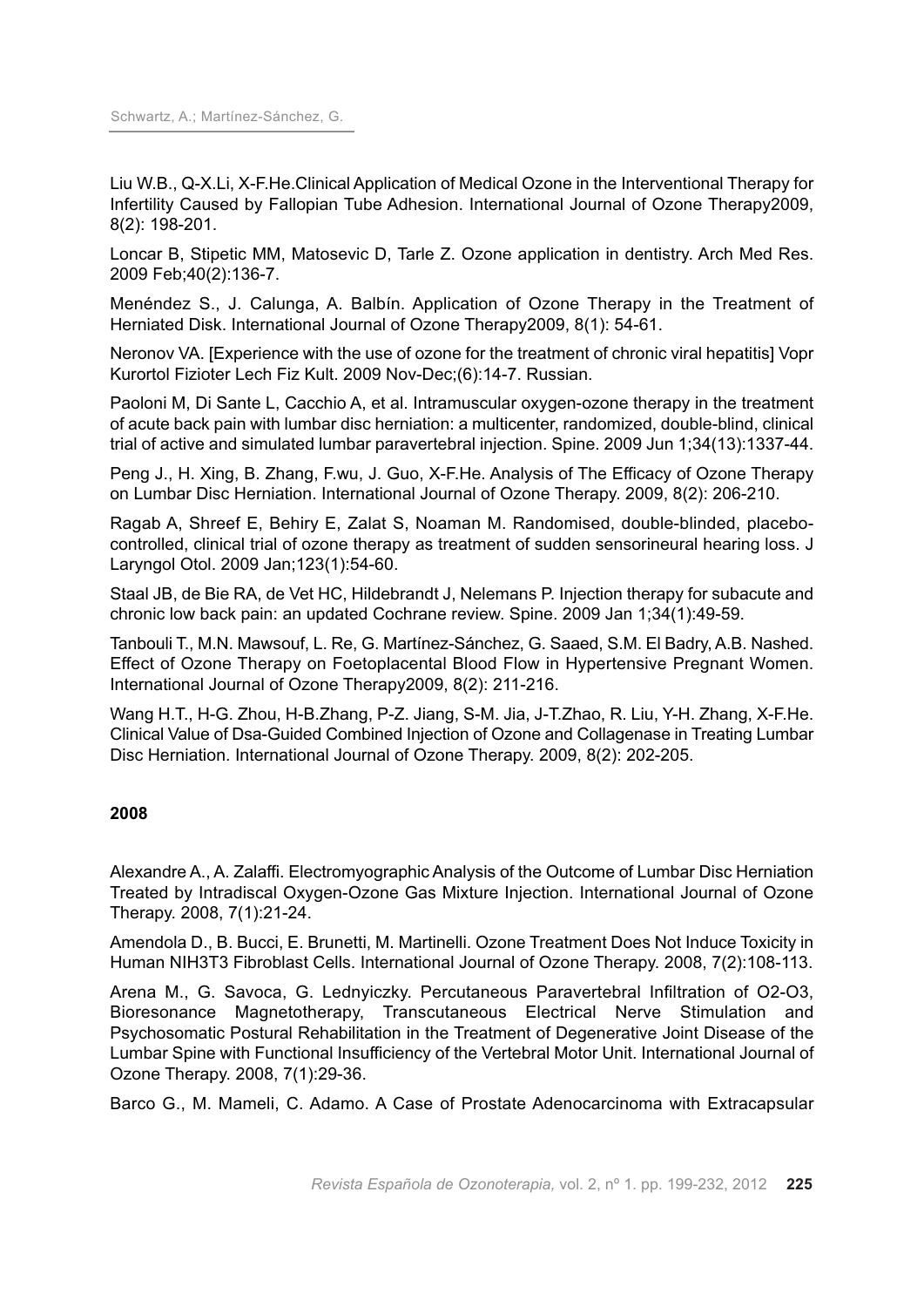Extension Treated withRadical Prostatectomy Followed by Therapy with Liquid Polyatomic Oxygen® (LPO)®and Procarbazine. International Journal of Ozone Therapy. 2008, 7(2):155- 160.

Bezrukova IV, Petrukhina NB, Dmitrieva NA, Snegirev MV. [Application of medical ozone in endodontic practice].Stomatologiia (Mosk). 2008;87(6):24-6.

Bocci V. Does ozone really "cure" cancer? International Journal of Cancer. 2008, 123: 1222.

Bocci V. Why orthodox medicine has not yet taken advantage of ozone therapy. Archives of Medical Research. 2008, 39: 259-260.

Bocci V., E.Borrelli, V. Travagli, I. Zanardi.The term of "Liquid Polyatomic Oxygen" requires a correction but chemo- and radiotherapy integrated with Ozonetherapy may help cancer patients. International Journal of Ozone Therapy. 2008, 7(1): 63-65.

Bocci V., Non-specific immunomodulation in chronic heart failure. Lancet. 2008, 371: 2083.

Bocci.V. Correspondence. Non-Specific Immunomodulation in Chronic Heart Failure. International Journal of Ozone Therapy. 2008, 7(2):166.

Bonetti M.,A. Fontana, F. Martinelli, G. Pellicanò. Ozone Injection Therapy for Lumbar Facet Joint Syndrome.A Prospective Study. International Journal of Ozone Therapy. 2008, 7(1):16-20.

Bonetti M., R. Iavarone, F. Martinelli. Coccygodynia Treated by Oxygen-Ozone Administration. A Case Report. International Journal of Ozone Therapy. 2008, 7(2):139-142.

Borrelli E., M.L. Iabichella, G. Mosti, V. Bocci. Topical Ozonated Autohaemotherapy for the Treatment of Skin Lesions. Proposal of a New Method: Concept, Technique and Initial Clinical Results. International Journal of Ozone Therapy. 2008, 7(2):103-107.

Cardelli R., F. de Santis, M. Dall'Olio, M. Leonardi. Osteoarthritis of the Hip Treated by Intra-Articular Infiltration of Oxygen-Ozone and Hyaluronic Acid (Hyalubrix): Preliminary Results. International Journal of Ozone Therapy. 2008, 7(1):66

Chernyshev AL, Filimonov RM, Karasev AV, Neronov VA, Maksimov VA. [Combined treatment including ozonotherapy of patients with viral hepatitis ]Vopr Kurortol Fizioter Lech Fiz Kult. 2008 May-Jun;(3):19-22. Russian.

Dharap SB, Ghag GS, Kulkarni KP, Venkatesh V. Efficacy and safety of oxum in treatment of the venous ulcer. J Indian Med Assoc. 2008 May;106(5):326, 8-30.

Faus J. A Case of Gangrenous Pyoderma Treated with Ozone Therapy. International Journal of Ozone Therapy. 2008, 7(2):161-165.

Feng J.Y., X.F. He, Y. Tian, J.L. Wang. Treatment of Patients with Lumbar Disc Herniation by Percutaneous Injection of O2-O3 Mixture under DSA Fluoroscopic Guidance: Clinical Nursing. International Journal of Ozone Therapy. 2008, 7(2):136-138.

Guanche D, Mena-Ulecial K, González R. El precondicionamiento oxidativo con ozono como estratégia para restaurar el equilibiro redox en el shock séptico. Revisión. Rev. Electrón Vet. 2008. http://www.veterinaria.org/revistas/redvet/n04 0408.html

Gupta H., V. Kumar, V.S. Kumar. Minimally Invasive Disc Surgery.Ozonucleolysis. International Journal of Ozone Therapy. 2008, 7(1):25-28.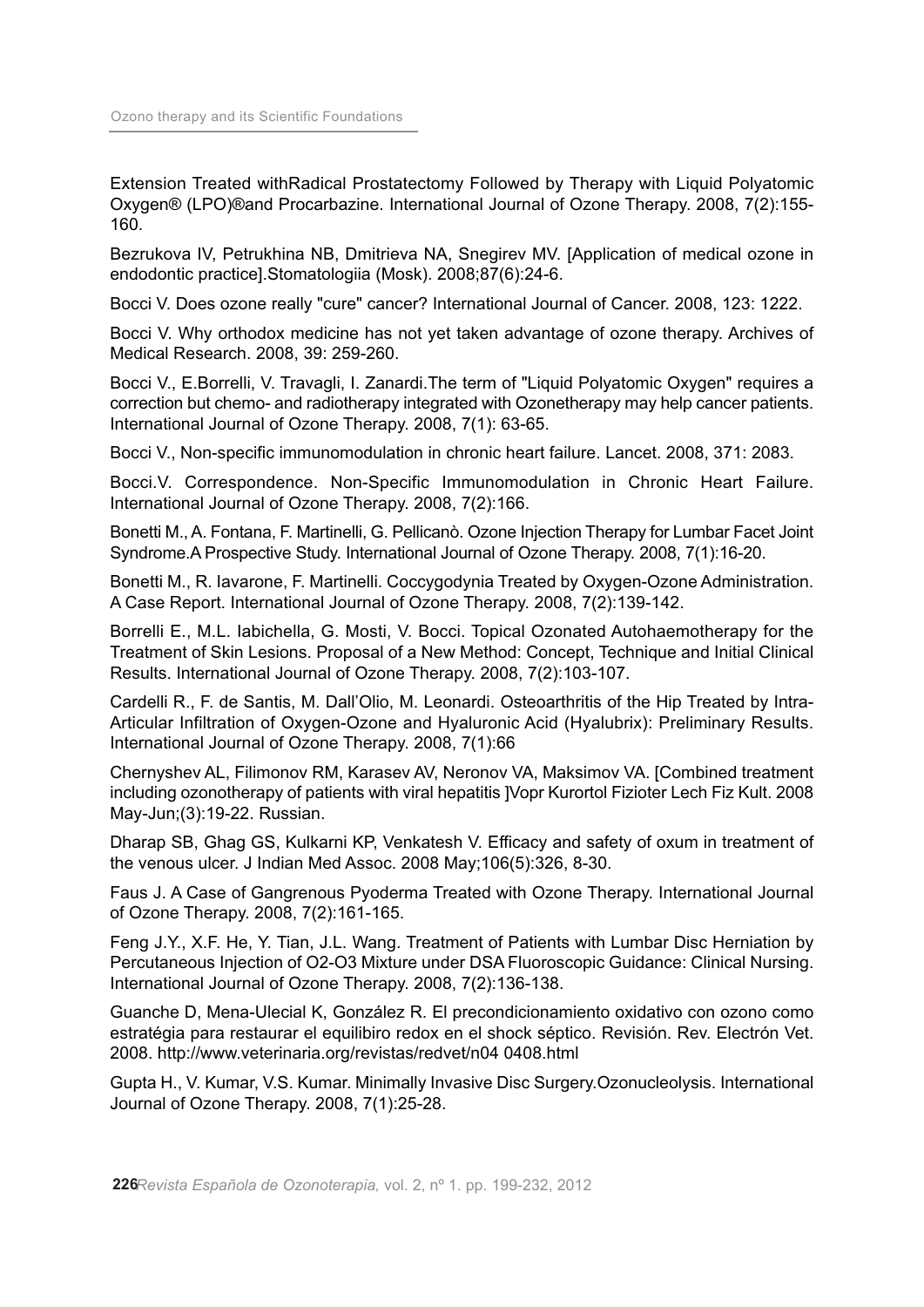Guven A, Gundogdu G, Sadir S, et al. The efficacy of ozone therapy in experimental caustic esophageal burn.J Pediatr Surg. 2008 Sep;43(9):1679-84.

Izzo A. Oxygen-Ozone Treatment of Leg Ulcers. A Personal Experience.International Journal of Ozone Therapy. 2008, 7(2):126-135.

Jiao XJ, Peng X. [Clinilal study of medical ozone therapy in chronic hepatitis B of 20 patients] Zhonghua Shi Yan He Lin Chuang Bing Du Xue Za Zhi. 2008 Dec;22(6):484-5. Chinese.

Kantsaliev LB, Soltanov EI, Teuvov AA. [Ozone in the treatment of purulent surgical diseases of fingers and hand].Khirurgiia (Mosk).2008(2):58-61.

Lamberto Re, Mohamed N:Mawsouf, Silvia Menéndez, Olga S.León, Gregorio M. Sánchez, Frank Hernández. Ozone therapy: Clinical and basic evidence of its therapeutic potential. Arch. Med. Res. 39:17-26, 2008

Lynch E. Evidence-based caries reversal using ozone. J Esthet Restor Dent. 2008;20(4):218-22.

Lynch E. Evidence-based efficacy of ozone for root canal irrigation. J Esthet Restor Dent. 2008;20(5):287-93.

Mao JK, Liu YB, Wu SF. [Radio frequency hot congeal target puncture and Ozone injection for the treatement of lumbar disk herniation]. Zhongguo Gu Shang. 2008 Dec;21(12):931-2.

Marcia S., S. Masala, C. Boi, V. Erbì, M. Marras, S. Marini, G. Mallarini. Treatment of Lumbar Disc Extruded and Migrated Hernia with Direct Puncture and Injection of Ozone. International Journal of Ozone Therapy. 2008, 7(2):121-125.

Murray BK, Ohmine S, Tomer DP, et al. Virion disruption by ozone-mediated reactive oxygen species. J Virol Methods. 2008 Oct;153(1):74-7.

Muto M, Ambrosanio G, Guarnieri G, et al. Low back pain and sciatica: treatment with intradiscal-intraforaminal O(2)-O (3) injection. Our experience. Radiol Med. 2008 Aug;113(5):695-706.

Piana C. Two Recurrent Hernias in a Patient Operated For L4-L5 Disc Herniation: Both Lesions Treated and Cured By Intraforaminal Oxygen-Ozone Administration. International Journal of Ozone Therapy. 2008, 7(2):143-154.

Re L., G. Martínez-Sánchez, G. Malcangi, A. Mercanti, V. Labate. Ozone Therapy: A Clinical Study on Pain Management. International Journal of Ozone Therapy. 2008,7(1):37-44.

Recio E, M R, C H, I C, Y M, JL R. Application of ozone therapy in patients with psoriasis. 2009.

Scarchilli.A. Indications and Limits of Intra-Articular Oxygen-Ozone Therapy for Rotator Cuff Tendinopathy. International Journal of Ozone Therapy. 2008, 7(1):49-52.

Seidler V, Linetskiy I, Hubalkova H, Stankova H, Smucler R, Mazanek J. Ozone and its usage in general medicine and dentistry. A review article. Prague Med Rep. 2008;109(1):5-13.

Sharma M, Hudson JB. Ozone gas is an effective and practical antibacterial agent. Am J Infect Control. 2008 Oct;36(8):559-63.

Shcherbatiuk TG. [Application of ozone in medicine: problems and perspectives]. Fiziol Zh. 2008;54(2):41-8.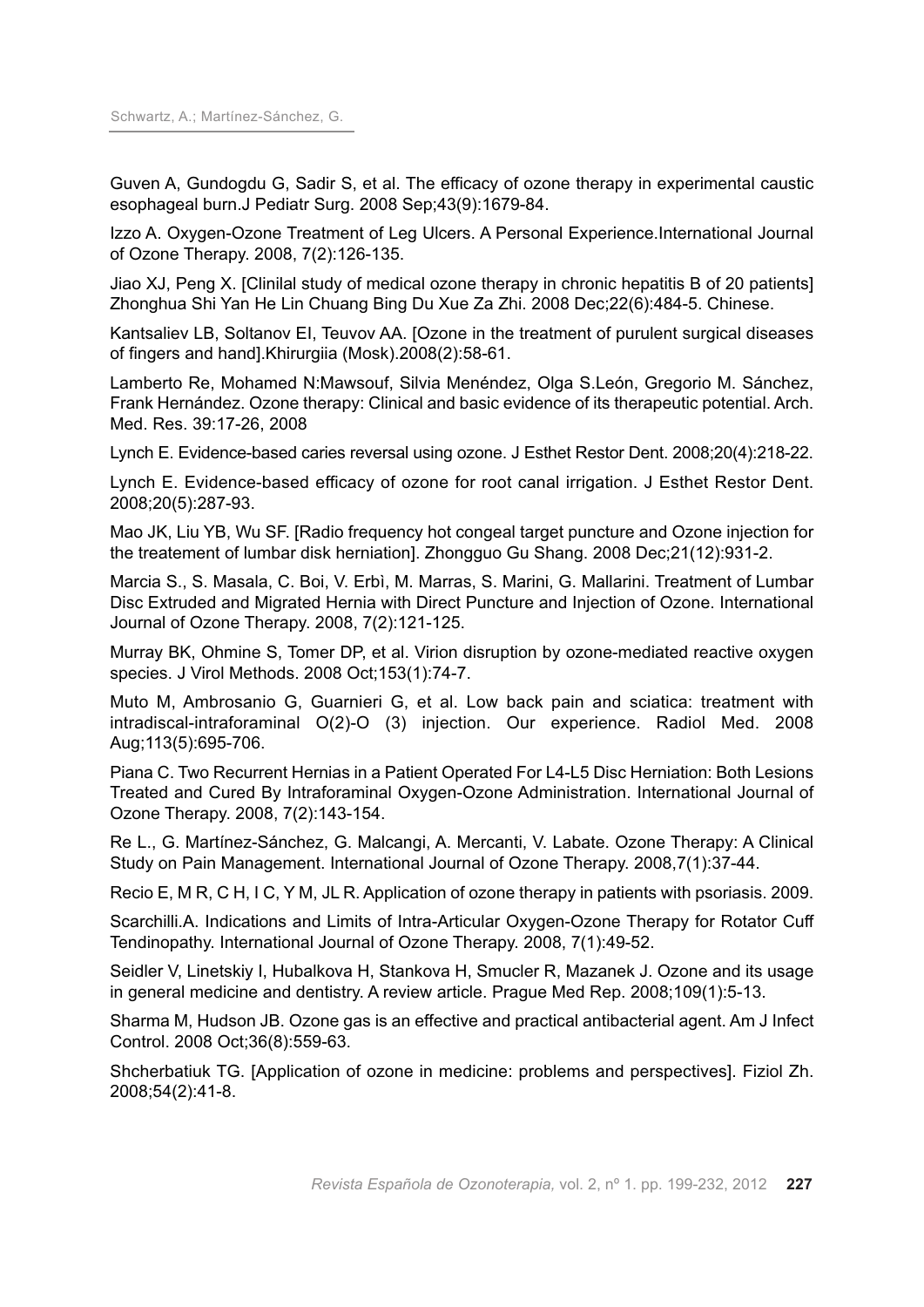Shehata A.M., L. Re, O.M. Yousef. Ozone Preconditioning Protects against Rotenone-Induced Neurodegeneration in Rats. International Journal of Ozone Therapy. 2008, 7(2):114-120.

Sirito M.A. Ozone Treatment of Lower Limb Trophic Ulcers.A Case Report. International Journal of Ozone Therapy. 2008, 7(1):53-54.

Volkhovskaya NB, Kolesova OE, Tkachenko SB. Redox status of rats during treatment by ozonated saline according to different protocols. Bull Exp Biol Med. 2008 Feb;145(2):181-3.

Wei Z, LX, Li J, et al. Percutaneous treatment of non-contained lumbar disc herniation by injection of oxygen-ozone combined with collagenase. Eur J Radiol. 2008 Sep 6.

Zagirov UZ, Isaev UM, Salikhov MA. [Clinicopathologic basis of ozonomagnetophoresis in treatment of festering wounds]. Khirurgiia (Mosk). 2008(12):24-6.

Zambello A., L. Fumagalli, B. Fara, M.M. Bianchi. Oxygen-Ozone Treatment of Carpal Tunnel Syndrome.Retrospective Study and Literature Review of Conservative and Surgical Techniques. International Journal of Ozone Therapy. 2008, 7(1):45-48.

## **2007**

Baeza-Noci J. Spinal Ozone Therapy in Lumbar Spinal Stenosis. International Journal of Ozone Therapy 6: 17-24, 2007.

Bocci V. Can ozonetherapy be performed if the biochemistry of the process cannot be controlled? Archives of Medical Research 2007, 38: 584-585.

Bocci V. Letter to the Editor.GIMT - Giornale Italiano delle Malattie del Torace 2007, 61: 342.

Bocci V. Tropospheric Ozone toxicity vs. usefulness of ozone therapy. Archives of Medical Research 2007, 38: 265-267

Bocci V., C. Aldinucci, F. Mosci, F. Carraro, G. Valacchi. Ozonation of human blood induces a remarkable upregulation of heme oxygenase-1 and heat stress protein-70. Mediators of Inflammation. 2007: 26785.

Bocci V., I. Zanardi, V. Travagli; N. Di Paolo. Oxygenation-Ozonation of Blood During Extracorporeal Circulation. I. In vitro Efficiency of a New Gas Exchange Device. Artificial Organs. 2007, 31(9): 743-748

Bocci V.An evaluation of pharmacological approaches for correcting the chronic oxidative stress. Ozone therapy can be very useful. International Journal of Ozone Therapy. 2007, 6: 162-167.

Bocci V. May oxygen-ozonetherapy improve the prognosis of the BPCO? [Può l'Ossigenoozonoterapia migliorare la prognosi della bronco-pneumopatia cronica ostruttiva?] GIMT - Giornale Italiano delle Malattie del Torace 2007, 61: 434-446.

Bocci V.The case for oxygen-ozonetherapy. British Journal of Biomedical Science. 2007, 64: 44-49.

Bocci V.The ozone, two-faced Janus [Ozono, giano bifronte].GIMT - Giornale Italiano delle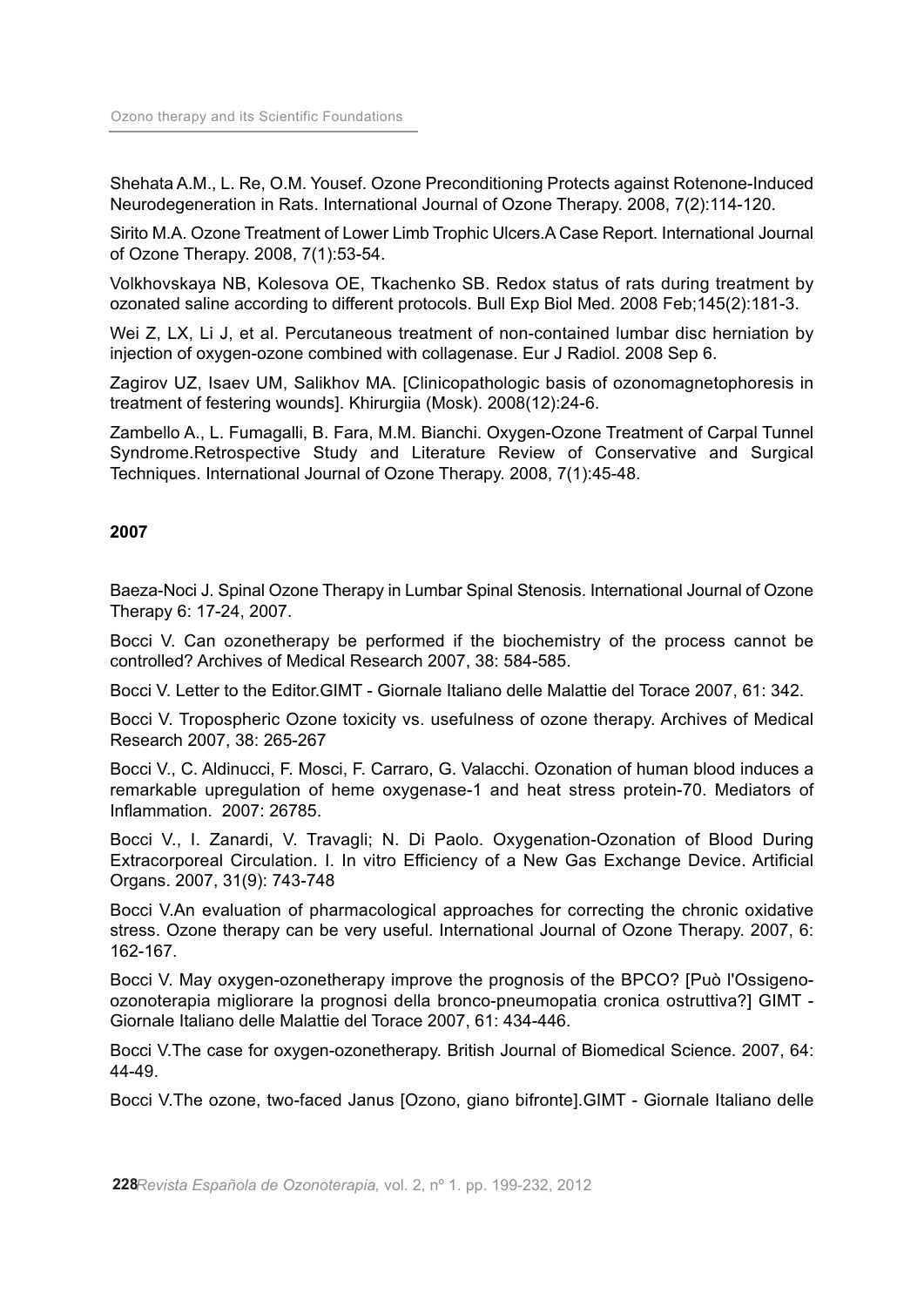Malattie del Torace. 2007, 61: 341.

Bocci V. Why do patients continue to be intoxicated by the use of plastic bags? International Journal of Ozone Therapy. 2007, 6: 66-67.

Bonetti M., A. Fontana, F. Parodi. Oxygen-Ozone Therapy Associated with Magnetic Bioresonance in Degenerative Arthrosis of the Spine: Preliminary Findings. International Journal of Ozone Therapy 6: 29-35, 2007.

Calunga, Jose L.; Thais L. Ramos, Pablo Castillo, Silvia Menéndez, Ana Carballo, Javier Céspedes. Ozonoterapia combinada en el tratamiento del paciente portador de hernia discal lumbar: estudio preliminar. Rev. Cubana Invest. Biomed, 26(1):330-335, 2007.

Fontana. L5-S1 Herniated Disc Cured by CT Guided Intraforaminal Infiltration of Oxygen-Ozone Confirmed by MR Follow-up One Month after Treatment. A Case Report. International Journal of Ozone Therapy 6: 54-57, 2007.

G. Barco. Un caso di linfoma non-Hodgkin non responsivo alle comuni terapie e trattato con ossigeno poliatomico liquido (OPL) somministrato incontinuo per via venosa centrale e temozolomide. International Journal of Ozone Therapy. 6: 157-162, 2007.

Hernández Frank. To what extend does ozone therapy need a real biochemical control system? Assessment and importance of oxidative stress. Arch Med Res 38:571-578, 2007.

Izzo, A. Bertolotti. Oxygen-Ozone Therapy: a Hope Turns into Reality II part. International Journal of Ozone Therapy 6: 43-48, 2007

M. Bonetti, A. Fontana. MR Follow-up Three Weeks after Cervical Disc Herniation: A Case Report. International Journal of Ozone Therapy. 6: 49-53, 2007.

Morosi C., M. Sirito, E. Silvestri. Experimental Ultrasound Study Monitoring Diffusion of an Oxygen-Ozone Gas Mixture in Adipose Tissue.International Journal of Ozone Therapy. 6: 25- 28, 2007.

Pellicanò G., F. Martinelli, V. Tavanti, M. Bonetti, M. Leonardi, M. Muto, C. Andreula, N. Villari. The Italian Oxygen-Ozone Therapy Federation (FIO) Study on Oxygen-Ozone Treatment of Herniated Disc. International Journal of Ozone Therapy. 6: 7-15, 2007.

Re L., MN Mawsouf, S Menéndez, OS León, G M Sánchez, F Hernández. Clinical and Basic Evidence of Ozone Therapeutic Potential. International Journal of Ozone Therapy. 6:117-120, 2007.

Travagli V., I. Zanardi, A. Silvietti, V. Bocci. A physicochemical investigation on the effects of ozone on blood. International Journal of Biological Macromolecules. 2007, 41: 504-511.

Vigna I, Menendez S. Aplicación de la ozonoterapia en diferentes enfermedades oftalmológicas: estudio de 59 casos. RECVET. Vol. II, Nº 11, Noviembre 2007. http://veterinaria.org/revistas/recvet/n111107.html.

Zambello A., B. Fara, M. Bianchi, G. Tabaracci. Paravertebral Oxygen-Ozone Infiltrations: High versus Low Doses: towards the Minimum Effective Dose A Retrospective Study. International Journal of Ozone Therapy. 6: 37-41, 2007.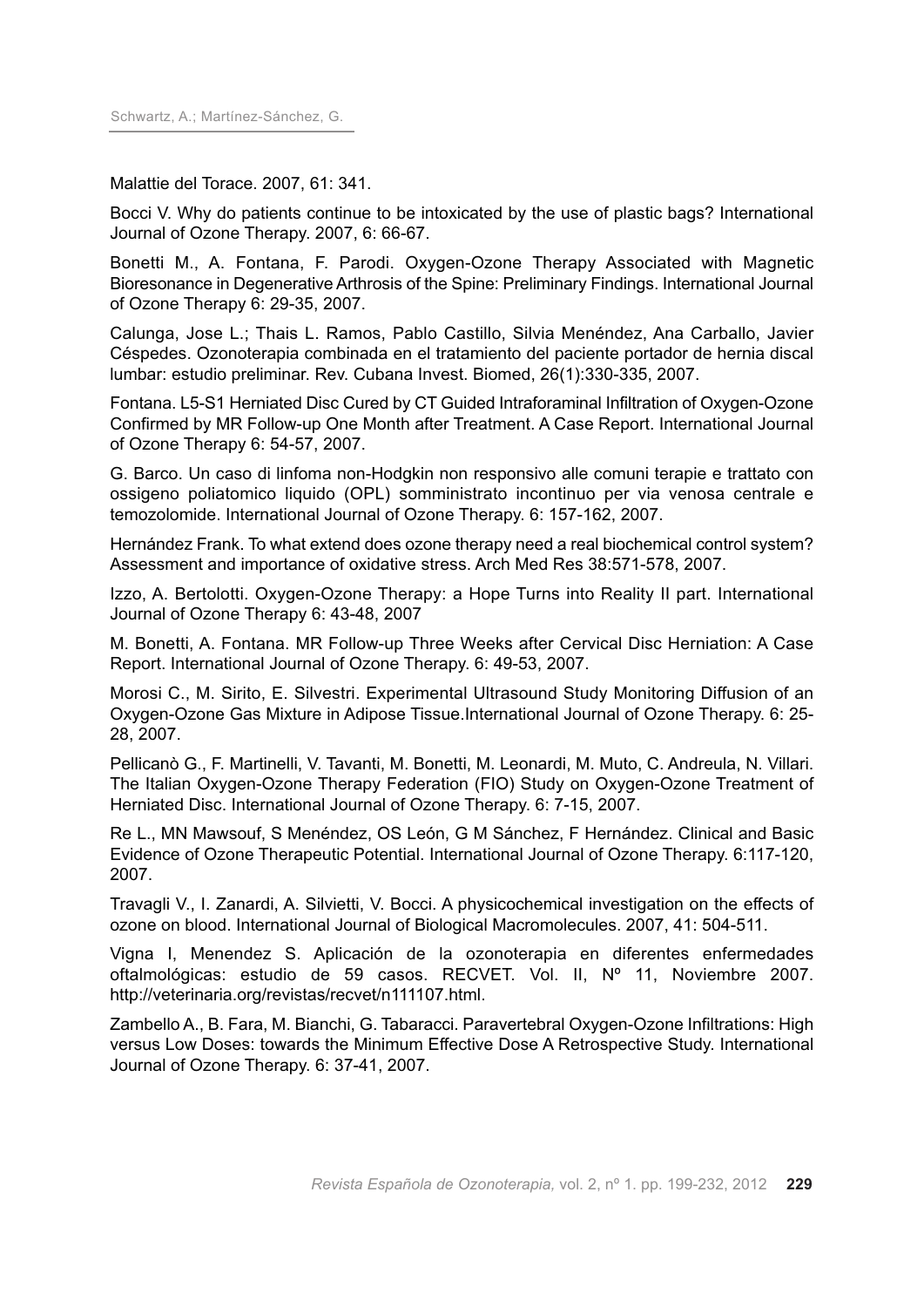#### **References**

1 Viebahn-Hänsler, R., The use of ozone in medicine, Germany, ODREI, 2007: 1-176.

2 Re, L. and Martínez-Sánchez, G., Emerging therapies: ozone. What the patient should know and how the doctor must act. , in Aracne Editrice, Roma, 2012.

3 Schwartz, A., Martínez-Sánchez, G. and Re, L. et al, Guía para el uso médico del ozono. Fundamentos terapéuticos e indicaciones, Aepromo, Madrid, 2011.

4 Sweet, F., Kao, M. S., Lee, S. C., Hagar, W. L. and Sweet, W. E., Ozone selectively inhibits growth of human cancer cells, Science, 1980, 209: 931-933.

5 Menéndez, s., González, R. and Ledea, O., Ozono, aspectos básicos y aplicaciones clínicas, La Habana, CENIC, 2008.

6 Schulz, S., The role of ozone/oxygen in clindamycin-associated enterocolitis in the Djungarian hamster (Phodopus sungorus sungorus), Lab Anim, 1986, 20: 41-48.

7 Victorin, K., Review of the genotoxicity of ozone, Mutat Res, 1992, 277: 221-238.

8 Carpendale, M. T., Freeberg, J. and Griffiss, J. M., Does ozone alleviate AIDS diarrhea?, J Clin Gastroenterol, 1993, 17: 142-145.

9 Wells, K. H., Latino, J., Gavalchin, J. and Poiesz, B. J., Inactivation of human immunodeficiency virus type 1 by ozone in vitro, Blood, 1991, 78: 1882-1890.

10 Bocci, V., Ozone A New Medical Drug, Dordrecht, The Nederlands, Springer, 2005: 295.

11 AEPROMO, Madrid Declaration on Ozone Therapy, in International Meeting of Ozone Therapy Schools, Madrid, Spain, 2010.

12 Re, L., Martínez-Sánchez, G., Malcangi, G., Mercanti, A. and Labate, V., Ozone Therapy: A Clinical Study on the Pain Management, International Journal of Ozone Therapy, 2008, 7: 37- 44.

13 Bocci, V., General mechanism of action of ozone therapy and mechanism in pain treatment, Rev. Soc. Esp. Dolor, 2005, 12: 24-36.

14 Halliwell, B., Clement, M. V. and Long, L. H., Hydrogen peroxide in the human body, FEBS Lett, 2000, 486: 10-13.

15 Martinez-Sanchez, G., Al-Dalain, S. M., Menendez, S., Re, L., Giuliani, A., Candelario-Jalil, E., Alvarez, H., Fernandez-Montequin, J. I. and Leon, O. S., Therapeutic efficacy of ozone in patients with diabetic foot, Eur J Pharmacol, 2005, 523: 151-161.

16 Ajamieh, H. H., Menendez, S., Martinez-Sanchez, G., Candelario-Jalil, E., Re, L., Giuliani, A. and Fernandez, O. S., Effects of ozone oxidative preconditioning on nitric oxide generation and cellular redox balance in a rat model of hepatic ischaemia-reperfusion, Liver Int, 2004, 24: 55-62.

17 Hernandez Rosales, F. A., Calunga Fernandez, J. L., Turrent Figueras, J., Menendez Cepero, S. and Montenegro Perdomo, A., Ozone therapy effects on biomarkers and lung function in asthma, Arch Med Res, 2005, 36: 549-554.

18 Larini, A. and Bocci, V., Effects of ozone on isolated peripheral blood mononuclear cells,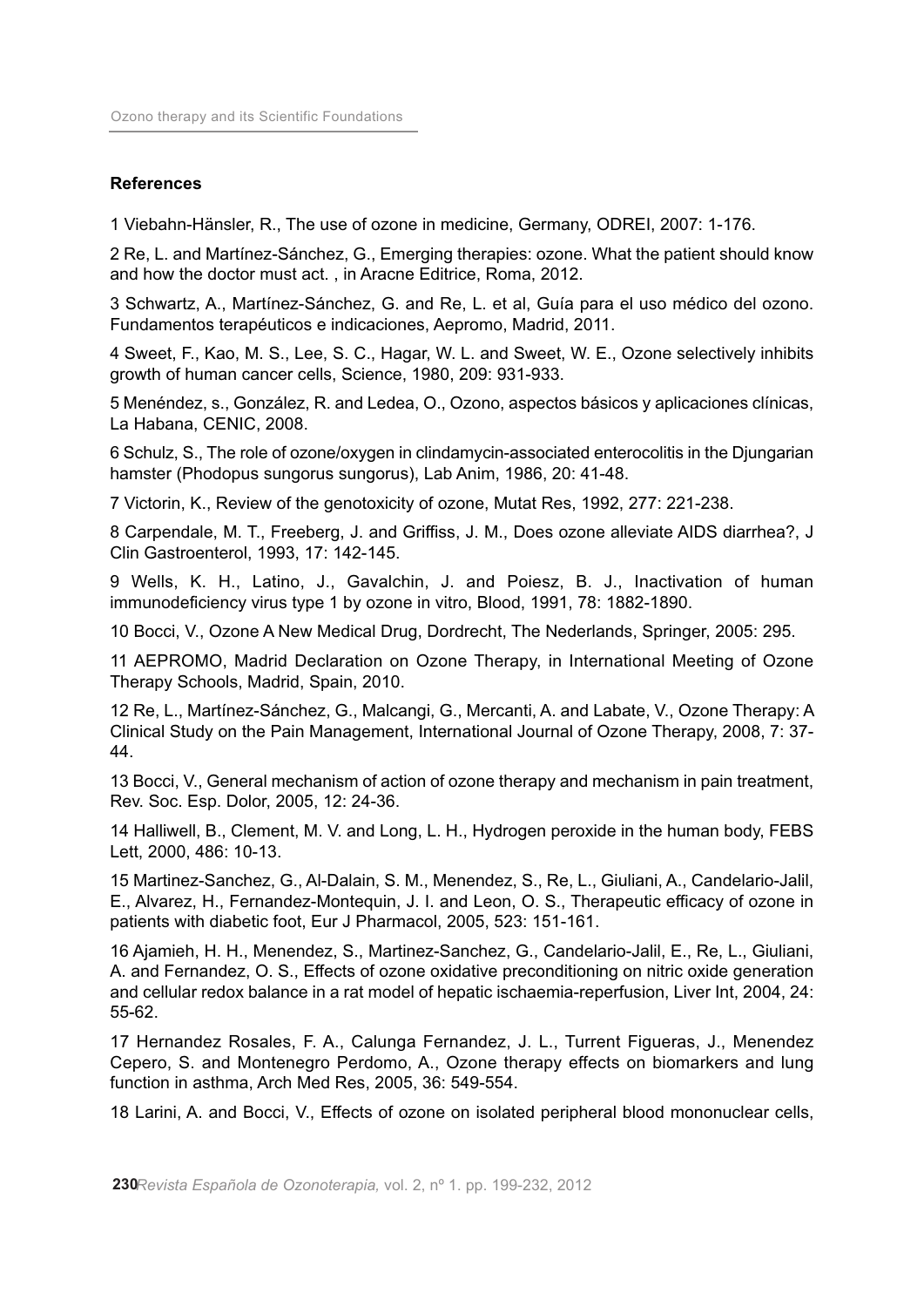Toxicol In Vitro, 2005, 19: 55-61.

19 Ajamieh, H. H., Berlanga, J., Merino, N., Martínez-Sánchez, G., Carmona, A. M., Cepero, S. M., Giuliani, A., Re, L. and Leon, O. S., Role of protein synthesis in the protection conferred by ozone-oxidative-preconditioning in hepatic ischaemia/reperfusion, Transpl Int, 2005, 18: 604-612.

20 Bocci, V. and Paulesu, L., Studies on the biological effects of ozone 1. Induction of interferon gamma on human leucocytes, Haematologica, 1990, 75: 510-515.

21 Bocci, V., Luzzi, E., Corradeschi, F. and Paulesu, L., Studies on the biological effects of ozone: 5. Evaluation of immunological parameters and tolerability in normal volunteers receiving ambulatory autohaemotherapy, Biotherapy, 1993, 7: 83-90.

22 Bocci, V., Valacchi, G., Corradeschi, F. and Fanetti, G., Studies on the biological effects of ozone: 8. Effects on the total antioxidant status and on interleukin-8 production, Mediators Inflamm, 1998, 7: 313-317.

23 Leon, O. S., Menendez, S., Merino, N., Castillo, R., Sam, S., Perez, L., Cruz, E. and Bocci, V., Ozone oxidative preconditioning: a protection against cellular damage by free radicals, Mediators Inflamm, 1998, 7: 289-294.

24 Re, L., Valli, A., Barocci, S., Giammarchi, V., Serresi, M., Faini, T., Ricci, M., Morales, M. A. and Leon-Fernandez, O. S., Effects of low ozone-oxygen concentrations on the acetylcholine release at the mouse neuromuscular junction, Gen Pharmacol, 1999, 32: 245-250.

25 Yamashita, N., Hoshida, S., Otsu, K., Taniguchi, N., Kuzuya, T. and Hori, M., The involvement of cytokines in the second window of ischaemic preconditioning, Br J Pharmacol, 2000, 131: 415-422.

26 Babior, B. M., Takeuchi, C., Ruedi, J., Gutierrez, A. and Wentworth, P., Jr., Investigating antibody-catalyzed ozone generation by human neutrophils, Proc Natl Acad Sci U S A, 2003, 100: 3031-3034.

27 Wentworth, P., Jr., Nieva, J., Takeuchi, C., Galve, R., Wentworth, A. D., Dilley, R. B., DeLaria, G. A., Saven, A., Babior, B. M., Janda, K. D., Eschenmoser, A. and Lerner, R. A., Evidence for ozone formation in human atherosclerotic arteries, Science, 2003, 302: 1053-1056.

28 Lamberto, R., Gregorio, M. and Nabil, M., Clinical evidence of ozone interaction with pain mediators, Saudi Med J 2011, 32: 1363-1367.

29 Floyd, R. A., West, M. S., Hogsett, W. E. and Tingey, D. T., Increased 8-Hydroxyguanine Content of Chloroplast DNA from Ozone-Treated Plants, Plant Physiol, 1989, 91: 644-647.

30 Borrelli, E., Mechanism of action of oxygen ozone therapy in the treatment of disc herniation and low back pain, Acta Neurochir Suppl, 2011, 108: 123-125.

31 Steppan, J., Meaders, T., Muto, M. and Murphy, K. J., A metaanalysis of the effectiveness and safety of ozone treatments for herniated lumbar discs, J Vasc Interv Radiol, 2010, 21: 534- 548.

32 De Oliveira Magalhaes, F. N., Dotta, L., Sasse, A., Teixera, M. J. and Fonoff, E. T., Ozone Therapy as a Treatment for Low Back Pain Secondary to Herniated Disc: A Systematic Review and Meta-analysis of Randomized Controlled Trials, Pain Physician, 2012, 15: E115-129.